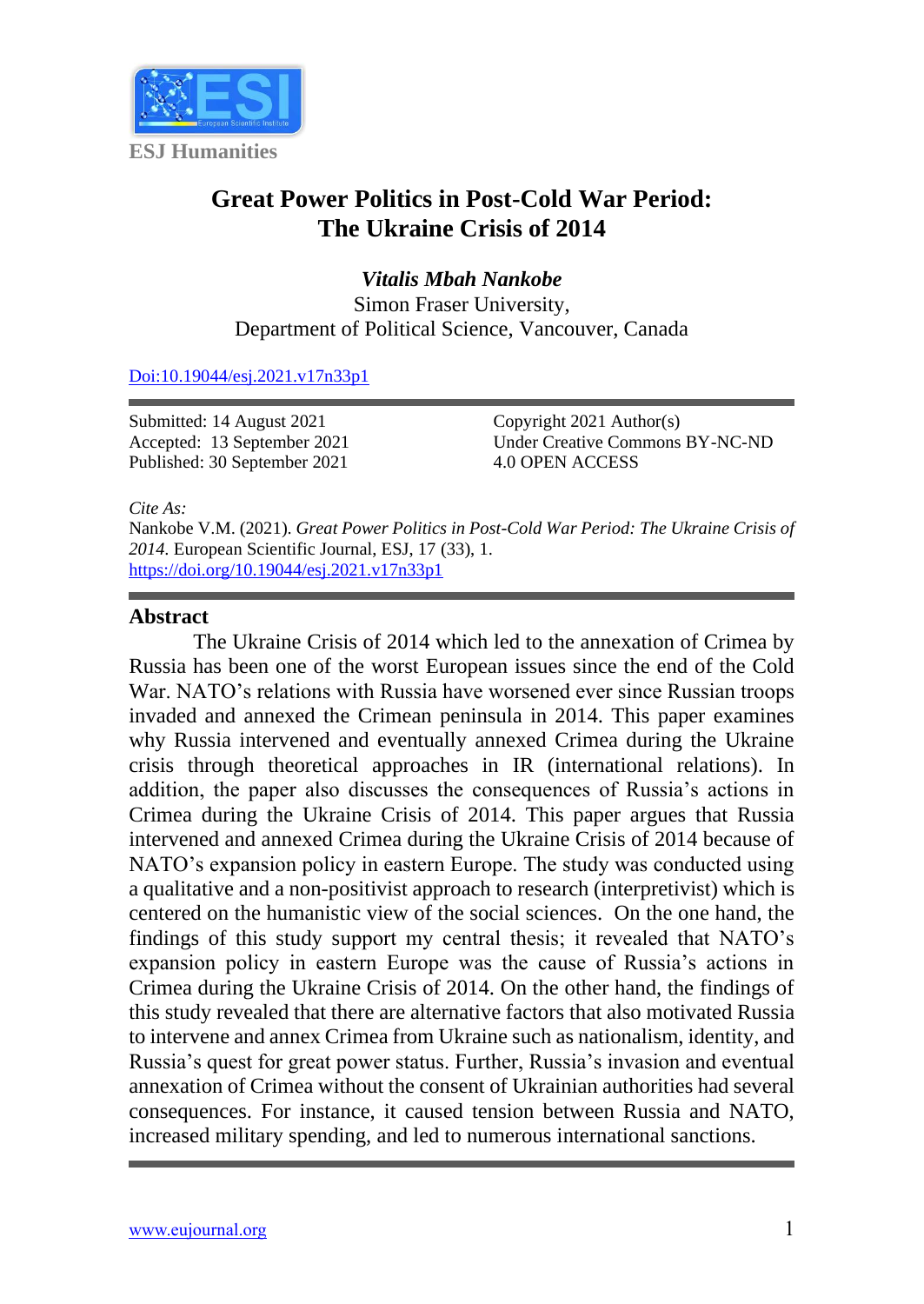### **Keywords:** Ukraine Crisis, Intervention, Annexation, Crimea, NATO, Russia

### **1. Introduction**

*Great Power Politics* is a concept commonly used by scholars in the field of international relations (IR). In the IR field, "great power politics" refers to the pursuit of material power by powerful states in the international system to achieve security (Abebe, 2009: 4). John Mearsheimer a political scientist and a leading IR scholar who belongs to the realist school of thought contends that the period of great-power rivalry is not over because major powers still fear each other in the contemporary world (Mearsheimer, 2001). Mearsheimer's view is built on an "offensive realist" theory of world politics which assumes that the deep insecurity generated by the anarchic international system makes great power to act aggressively toward each other preventing rivals from gaining power even if such moves risk war (Mearsheimer, 2001: 36). This paper systematically analyzes the Ukraine Crisis of 2014 between Russia and the West which is one critical incident of contemporary great power politics. By Ukraine crisis, I am referring to Russia's intervention and annexation of Crimea in 2014.

The paper looks at the background conditions, causes, and consequences of the Ukraine Crisis of 2014. The crisis which led to Russia's annexation of Crimea represents the biggest geopolitical shock to the European security system since the end of the Cold War (Larsen, 2014: 7). Over the years, there have been conflicting debates on the reasons behind Russia's intervention and annexation of the Crimean peninsula during the Ukraine Crisis of 2014. For example, on the one hand, some scholars claimed that Russia intervened in Ukraine and annexed the Crimean peninsula to protect its nationals from the chaos in Ukraine following the ousting of Ukraine's pro-Russian president Yanukovych (Balouziyeh, 2014). On the other hand, some scholars argue that Russia annexed the Crimean peninsula because of its geopolitical ambitions (Treisman, 2016: 47). Because of these debates, it is therefore important to find out the true reasons behind Russia's intervention and annexation of Ukraine's Crimean peninsula in 2014. Hence, a central aim of this paper is to analyze the rationale behind Russia's intervention and annexation of Crimea during the Ukraine Crisis of 2014 through theoretical approaches in IR. John W. Creswell explains that the research questions of a study should be a broad attempt for exploring the central phenomenon of the study (2009: 129). Therefore, the formulated research question of this study is:

• Why did Russia intervene and annex Crimea during the Ukraine Crisis of 2014?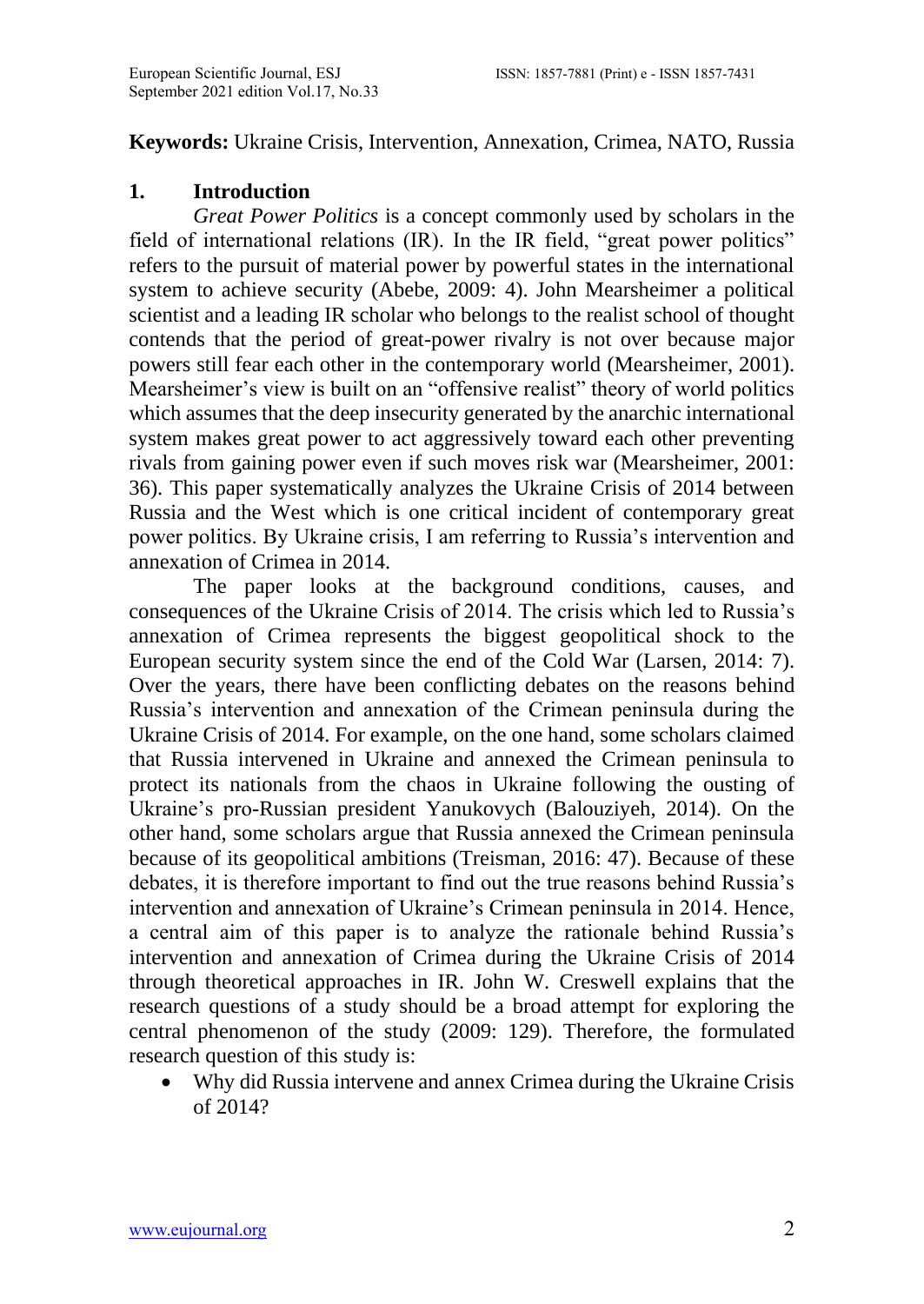I decided to ask the research question above because I thought it would be interesting to know why Russia behave the way it did in Crimea during the Ukraine Crisis of 2014. Besides, this crisis is an interesting topic because it is one of the most talk-about crises in recent years. Moreover, the crisis is one of the worst post-Cold War security crises that have worsened relations between Russia and the West, thereby threatening international peace and security. This paper argues that Russia intervened and annexed Crimea during the Ukraine Crisis of 2014 because of NAT0's expansion policy in eastern Europe.

### **2. Historical Background**

Before 2014, the Crimean peninsula was officially part of Ukraine; however, Crimea had its own parliament and government with power over agriculture, tourism, and public infrastructure (Buchanan, 2014). The majority of Crimea's population is made up of ethnic Russians, while Ukrainians and Crimean Tatar make up the minority population. In the "Budapest Memorandum" signed by Russia, Ukraine, the UK, and the United States in 1994, the UK, Russia, and the United States essentially consecrated the sovereignty and territorial integrity of Ukraine as an independent state (Deutsche Welle, 2014). In other words, Russia and these western countries promised that none of them would ever threaten or use force against the territorial integrity or political independence of Ukraine (Ibid). However, Russia decided to violate this accord when it decided to use force to invade and annex Crimea in 2014 without permission from the Ukrainian government.

The events that led to the annexation of Crimea started in November 2013 when Viktor Yanukovych, who was president at the time and pro-Russian, decided to suspend the signing of the Ukraine-European Union Association Agreement. He refused to sign this agreement with the EU because he was pro-Russian and because he came to power in 2010 with the support of ethnic Russian voters in Crimea and eastern Ukraine. He openly stated in the media that he was rejecting the EU agreement because "Ukraine could not afford to sacrifice trade with Russia who opposes the deal" (Ibid), proving his strong allegiance to Russia.

The protest that started against President Viktor Yanukovych in late November 2013 intensified until early 2014 when he was ousted from power by pro-EU protesters in Kiev, Ukraine's capital city. The ousting of Ukraine's pro-Russian President Viktor Yanukovych angered Russian President Vladimir Putin and he decided to send Russian armed forces to take over control of Crimea from Ukraine. After taking over control of Crimea from the Ukrainian government, authorities in Crimea with the help of Russia hastily organized an independence referendum on March 16, 2014, for citizens of Crimea to decide if they wanted to become part of Russia. Because the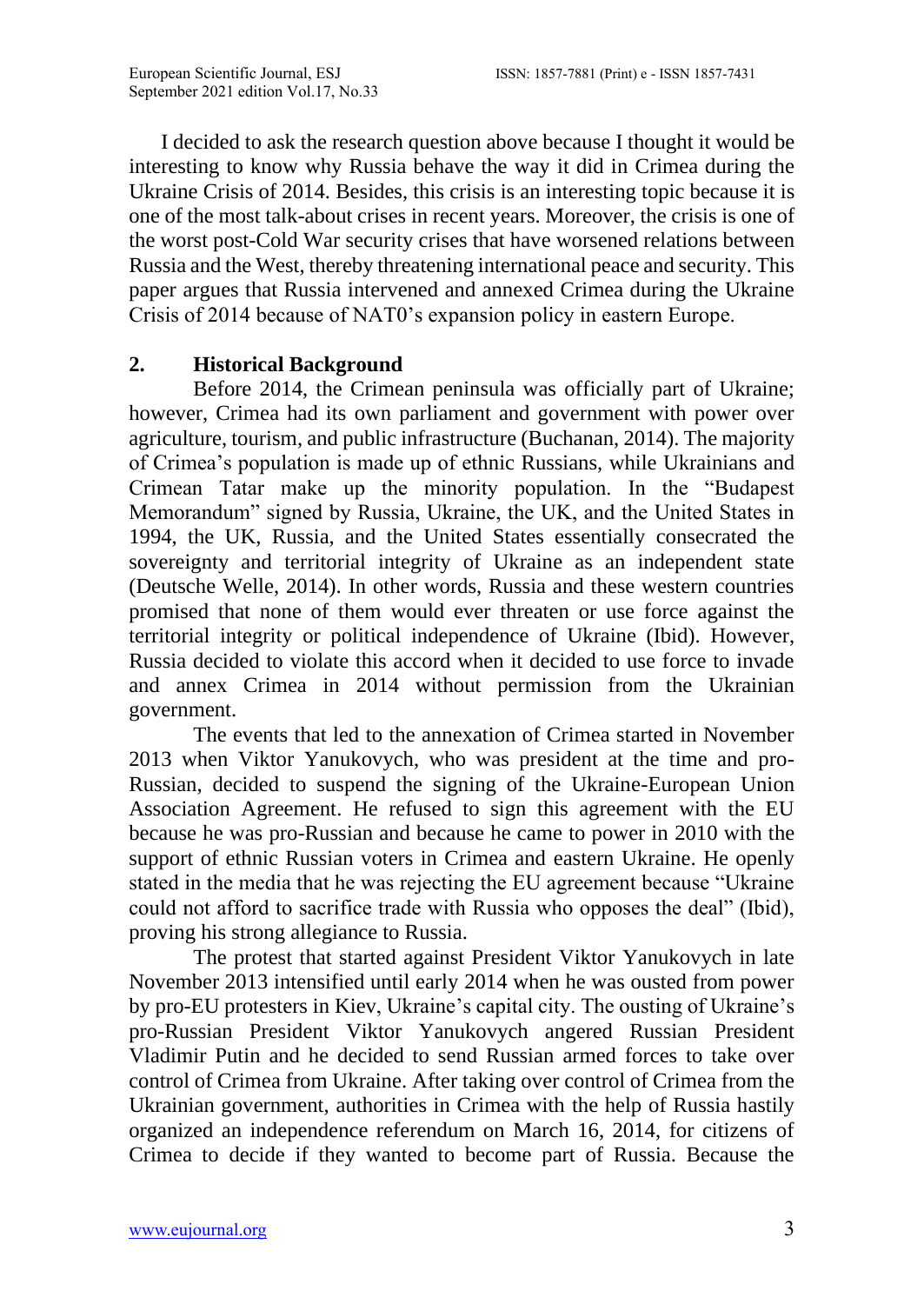majority population of Crimea was ethnic Russians, the territory voted overwhelmingly (97%) to become part of Russia (Ibid).

Following the referendum, Russia annexed Crimea in early 2014 and made it part of Russia. The independence referendum, the annexation of Crimea, and its subsequent incorporation into the Russian Federation caused serious tension between Russia and the West. Ukraine and many western countries condemned the referendum and Russia's annexation of Crimea as illegal (Christie, 2015). On the other, Russia and authorities in Crimea argued that the referendum was legal. The discourse of "two Ukraine" has dominated debates in the country since independence and shaped its perception in the West and Russia (Zhurzhenko, 2014: 249). This discourse juxtaposes the Ukrainian-speaking Pro-European west and the Pro-Russian east as two historical and cultural entities, informed by conflicting memories and antagonistic identities that have little chance of coexisting as a united country. The Ukraine Crisis of 2014 has attracted the attention of many scholars around the world and several studies have been conducted on the crisis (for example, Costea, 2016; Sperling and Webber, 2017).

However, most scholars that have conducted studies on the 2014 Ukraine crisis looked at the crisis from different perspectives. For instance, Ana-Maria Costea in 2016 conducted a study on the Ukraine Crisis of 2014. Her study analyzed the degree to which the events from the Ukraine Crisis of 2014 were predictable. She conducted her study using documentary analysis (both primary and secondary sources). She argued that the events from the Ukraine Crisis of 2014 do not pose themselves as a surprise because almost all the elements that were developed or were already present there were predictable (Costea, 2016: 344). Costea explains that in Ukraine, the domestic fragmented situation between the voters created huge discrepancies in terms of political choices and ultimately centrifugal behaviors (Costea, 2016: 345). Another genre of writing on the Ukraine Crisis of 2014 is the work of James Sperling and Mark Webber conducted in 2017. The authors looked at the impact of the Ukraine Crisis of 2014. Their findings revealed that the Ukraine Crisis of 2014 has resulted in Russia being explicitly identified as a source of threat by NATO which has triggered a successful collective re-securitization by the Alliance (2017: 19). In addition, they argued that a framework that demonstrates NATO's standing as a securitizing actor has potential relevance to other regional security organizations (Sperling and Webber, 2017: 22).

## **3. Literature Review**

This section reviews the existing literature on the independent variable of the research question of this paper (the causes of Russia's intervention and annexation of Crimea). It reviews the existing literature under the following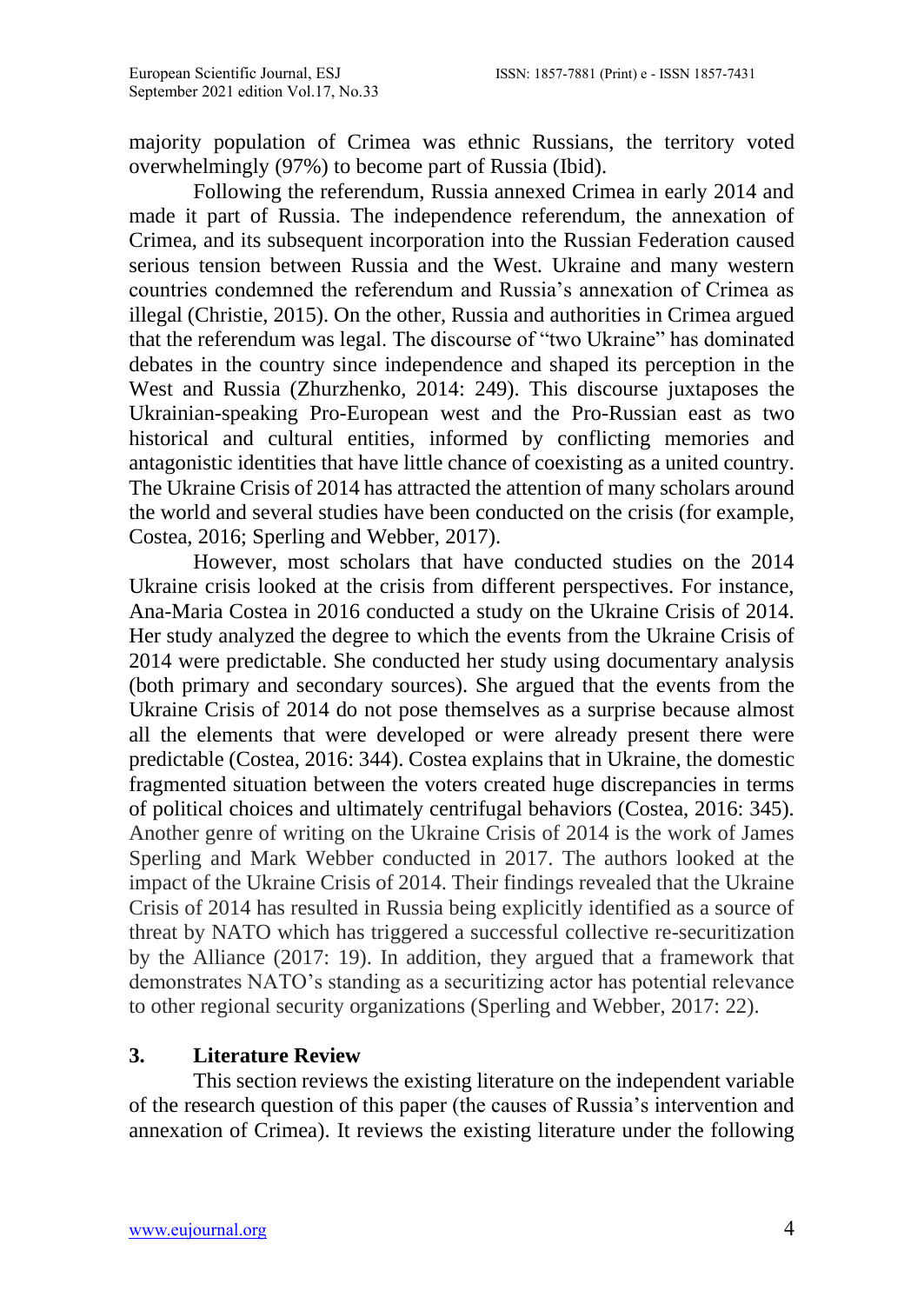subheadings "causal argument" and "debates in the literature/scholarly contributions."

### **3.1. Causal Argument**

As aforementioned, few studies have been conducted on the reasons for Russia's intervention and annexation of Crimea during the Ukraine Crisis of 2014. These studies present competing independent variables on why Russia intervened and annexed Crimea during the crisis. For example, a study by Roy Allison in 2014 assessed in detail the reasons for Russia's military intervention in the Ukraine Crisis of 2014 which led to the annexation of Crimea. Allison argued that there are two reasons why Russia intervened in the Ukraine Crisis of 2014 (1) geopolitical competition (2) identity and ideational factors (2014: 1268-1294). Allison explained that these two reasons played a role in Russia's intervention and annexation of Crimea in 2014. Another study conducted by David Lane in 2016 examines the motivations for Russia's actions in the Ukraine Crisis of 2014. Unlike Allison who argued that Russia intervened in Ukraine because of geopolitical, identity, and ideational factors, Lane argued that Russia intervened in the Ukraine crisis and annexed Crimea from Ukraine because of the expansion of NATO in eastern Europe (Lane, 2016: 502-503).

Mearsheimer 2014; Bebler 2015; Ericson & Zeager 2015 all agree with Lane that NATO's expansion policy in eastern Europe near Russia's borders pushed Russia to annex Crimea from Ukraine during the Ukraine Crisis of 2014. Similarly, Davis Christopher 2016 and Kamp Karl-Heinz 2014 contend that NATO's expansion policy eastward near Russia's borders pushed Russia to intervened and annexed Crimea from Ukraine during the Ukraine Crisis of 2014. On the other hand, (Lindley-French 2014; Kuzio & D'Anieri 2018; Masters 2020) seem to disagree. They do not see NATO's expansion policy in eastern Europe as the cause of Russia's intervention and annexation of Crimea during the Ukraine Crisis of 2014. However, they agree with Allison that Russia intervened and annexed Crimea during the crisis because of its geopolitical considerations (Lindley-French 2014; Kuzio & D'Anieri 2018; Masters 2020).

Furthermore, Viacheslav Morozov in 2017 analyzed why the majority of Russian citizens in Russia supported Russia's intervention and annexation of Crimea during the Ukraine Crisis of 2014. The author argued that the majority of Russians supported Russia's intervention and annexation of Crimea in 2014 because of the propaganda spread by the Russian government about the West and because of the idea of "Russian identity" (Morozov, 2017: 4). Marozov contends that most Russians view the people of Crimea and Russia as one people which made them to support Putin's move to annex Crimea from Ukraine during the 2014 Ukraine crisis. Teper confirms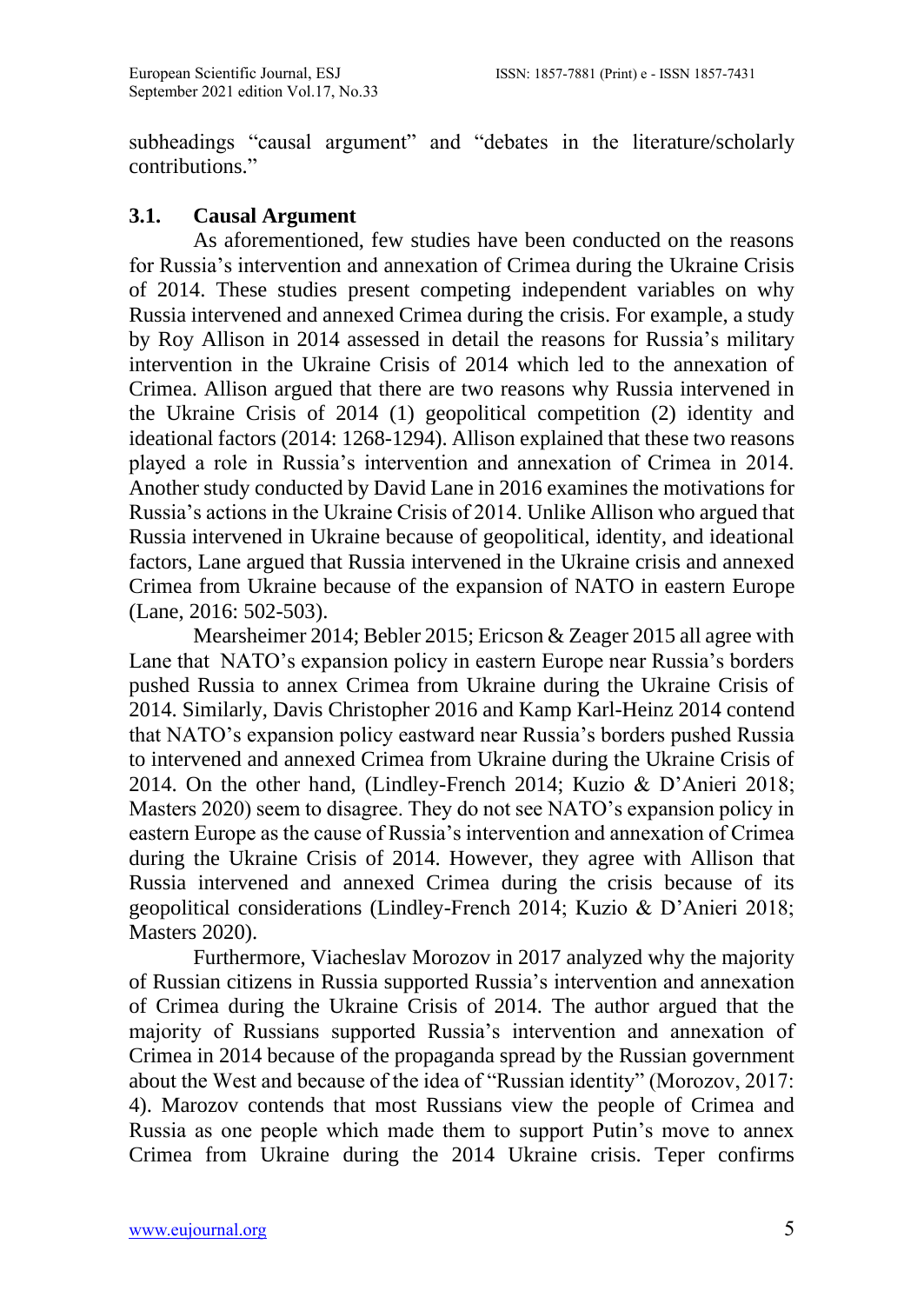Marozov's argument when he argued that the notion of protecting "Russian identity" also motivated Russia to annex the Crimean peninsula from Ukraine because the majority population of Crimea was ethnic Russians and Russia saw these people as Russians (Teper, 2015: 380).

Again Averre (2016) and Zhurzhenko (2014) also agree with Teper and Marozov that Russia was forced to behave the way that it did in Crimea during the Ukraine Crisis of 2014 because it wanted to protect the "Russian national identity" since it saw the people of Crimea as Russians. Zhurzhenko went further to argue that during the Ukraine Crisis, Russia increased its support for pro-Russian groups and organizations in eastern Ukraine especially those that defended the Russian speakers against "Ukrainization" and opposed the pro-Western course of the Ukrainian government (2014: 258). Finally, another study conducted by Daniel Treisman in 2016 analyzed the reasons why Russian president Vladimir Putin took Crimea from Ukraine during the Ukraine Crisis of 2014. The findings of Triesman's study also revealed that Russia intervened in the Ukraine Crisis of 2014 and annexed Crimea because of the threat of NATO's expansion (Triesman, 2016: 47). Triesman argued that by annexing Ukraine's territory by force, Putin overturned in a single stroke the assumptions on which post-Cold War European order had rested (Ibid).

### **3.2. Debates in the Literature/Scholarly Contribution**

The findings of the aforementioned studies reviewed above have revealed significant debates on the reasons that influenced Russia's intervention and eventual annexation of Crimea during the Ukraine Crisis of 2014. The literature reviewed shows that work on the reasons why Russia intervened and annexed Crimea during the crisis can be divided into three main groups. The first group emphasizes NATO's expansion in eastern Europe as the main reason behind Russia's intervention and annexation of Crimea during the 2014 Ukraine crisis (Mearsheimer, 2014; Bebler, 2015; Wolff, 2015; Lane; 2016; Davis, 2016; Kamp, 2014; Triesman, 2016; Ericson & Zeager, 2015). This group portrays Russia as a defender (a passive victim compelled to respond to NATO's expansion). The second group focuses on Russian geopolitical expansion as the cause of Russia's behavior in Crimea (Lindley-French, 2014; Kuzio & D'Anieri, 2018; Allison, 2014; Masters, 2020). The third group of scholars sees Russia's annexation of Crimea in 2014 as an effort by the Russian government to reassert "Russian national identity" which sees Russia as a civilization that extends beyond Russia's boundaries (Morozov, 2014; Teper, 2015; Allison, 2014; Zhurzhenko, 2014; Averre, 2016).

Of these three groups presented above, I stand on the side of the first group (NATO's expansion). In other words, I believe the argument made by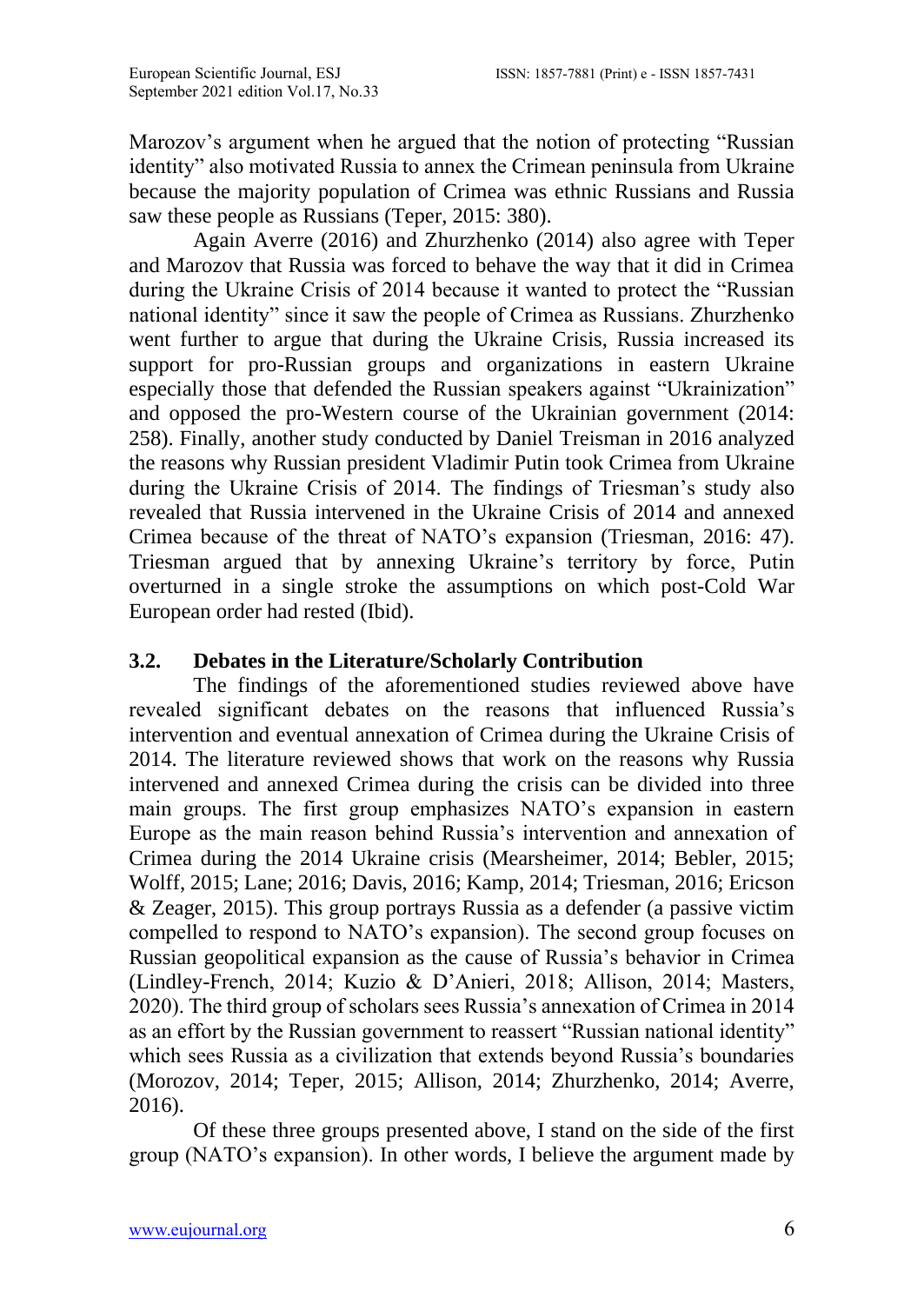scholars who argued that NATO's expansion policy in eastern Europe motivated Russia to annex Crimea is more persuasive than the arguments made by those from the geopolitical and identity groups. The reason for my stand is because I was looking at the number of evidence presented by scholars from the three groups and I realized that scholars from the NATO expansion group presented more evidence to back up their argument than scholars who argued that geopolitical or identity factors were responsible for Russia's action in Crimea. For instance, scholars from the first group who argued that NATO's expansion caused Russia to intervene and annex Crimea used more statements from Russian state officials as evidence than scholars in the "geopolitical" and "identity" groups. In other words most of the evidence in the literature that I read points to NATO's expansion as the main reason for Russia's actions in Crimea than the geopolitical and identity arguments. There is a lack of sufficient evidence in the literature that I read to justify that identity and geopolitical factors caused Russia to intervene and annex Crimea in 2014.

Moreover, another reason why the first group (NATO's expansion) is more persuasive than the geopolitical and identity group is that scholars from NATO's expansion group present more valid arguments than scholars from the geopolitical and identity groups. For instance, scholars from the NATO expansion group argued that even before the Ukraine Crisis of 2014, Russia had always seen NATO as an opponent to its military might. Thus, Russia's views about NATO made it annex Crimea to prevent its opponent from establishing near its borders. This argument is valid because Russia has indeed seen NATO as a rivalry force long before the Ukraine crisis. Russia and NATO had clashed on several occasions long before the Ukraine Crisis of 2014 like in the Cold War, which makes both sides view each other as a rival.

Furthermore, it is insufficient to think simply in terms of geopolitical competition between Russia and the West with Crimea as the proving ground. In other words, Russia would have annexed more territories in eastern Europe if it was really out for geopolitical expansion in the region and not just Crimea. Besides, the identity argument is less convincing because Russia's choice to identify with ethnic Russians, Russian-speakers, and Russian 'compatriots' in the crisis was useful in generating domestic support for coercive action in Crimea. The scholars who argued that Russia's annexation of Crimea was to protect Russian citizens and the Russian ethnic identity present insufficient evidence to show that ethnic Russians in Crimea were under real threat from the Ukrainian government at the time. Thus, the identity argument does not offer significant explanatory value for such extreme Russian behavior at the specific time it occurred. Likewise, the argument made by the Russian government on the media that it intervened and annexed Crimea to protect ethnic Russians in Crimea seems more like justification as opposed to true intention.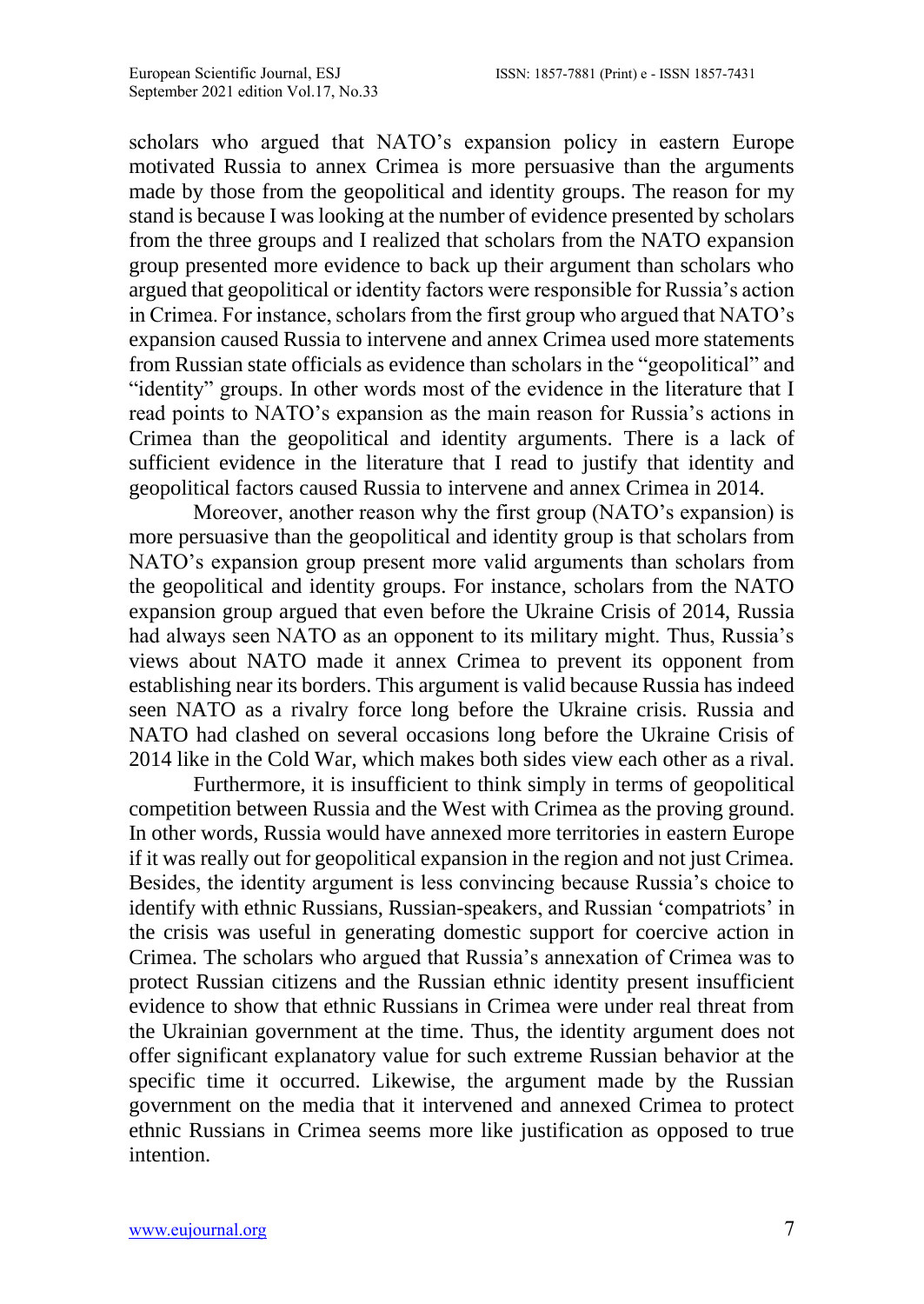The literature reviewed above revealed that the academic literature has seen a tendency for scholars to resurrect previous debates rather than offering an in-depth analysis of the implications of Russia's actions in Crimea during the Ukraine Crisis of 2014. In other words, most of the literature that I read does not explore the consequences of Russia's actions in Crimea during the Ukraine crisis. I will address this gap by discussing the consequences of Russia's action in Crimea. As earlier mentioned, the literature reviewed shows that only a limited number of studies have been conducted on the Ukraine Crisis of 2014 using the English language. This study will add to the limited number of studies that have been conducted on the Ukraine Crisis of 2014 in English.

### **4. Theoretical/Conceptual Framework**

This section defines and operationalizes three relevant concepts used in this study: "defensive realism", "offensive realism" and "national interest."

### **4.1. Defensive Realism**

Defensive realism is part of structural realism theory also known as neorealism, which is a subset of the realist school of thought in international relations (IR). Realism is considered as the most dominant paradigm in IR theory since World War II (Antunes & Camisao, 2018: 1). Other mainstream IR theories are liberalism, constructivism, and the English School. Defensive realism theory was developed by Kenneth Waltz; Waltz's defensive realism offers a systemic and state-centric theory of international politics (Pashakhanlou, 2018: 4). The structural components of Waltz's defensive realism consist of "anarchy" defined as the absence of government and the distribution of capabilities across the international system (Waltz, 1979: 88). Waltz argues that the anarchic nature of the international system encourages states to undertake defensive and moderate policies to attain security. Similarly, Waltz contends that states do everything for their survival in a world where their security is not assured (Waltz, 1979: 92). Waltz makes two explicit assumptions regarding states in his defensive realism theory. First, he assumes that states are unitary actors that only differ in their capabilities (Ibid). Second, he assumes that states pursue policies to ensure their own survival (Waltz, 1979: 118). Waltz believes that the balance of power is an "iron law" that states can use to assure their survival by making sure that none of their rivals grow too powerful. According to Waltz, great powers possess the greatest capabilities to shape the character of the international system (1979, 129: 130). Waltz contends that a bipolar system where the balance is maintained by two great powers is more stable than a multipolar system in which the anarchic system is inhabited by three or more great powers (1979: 161). His defensive realism theory asserts that aggressive expansion as promoted by offensive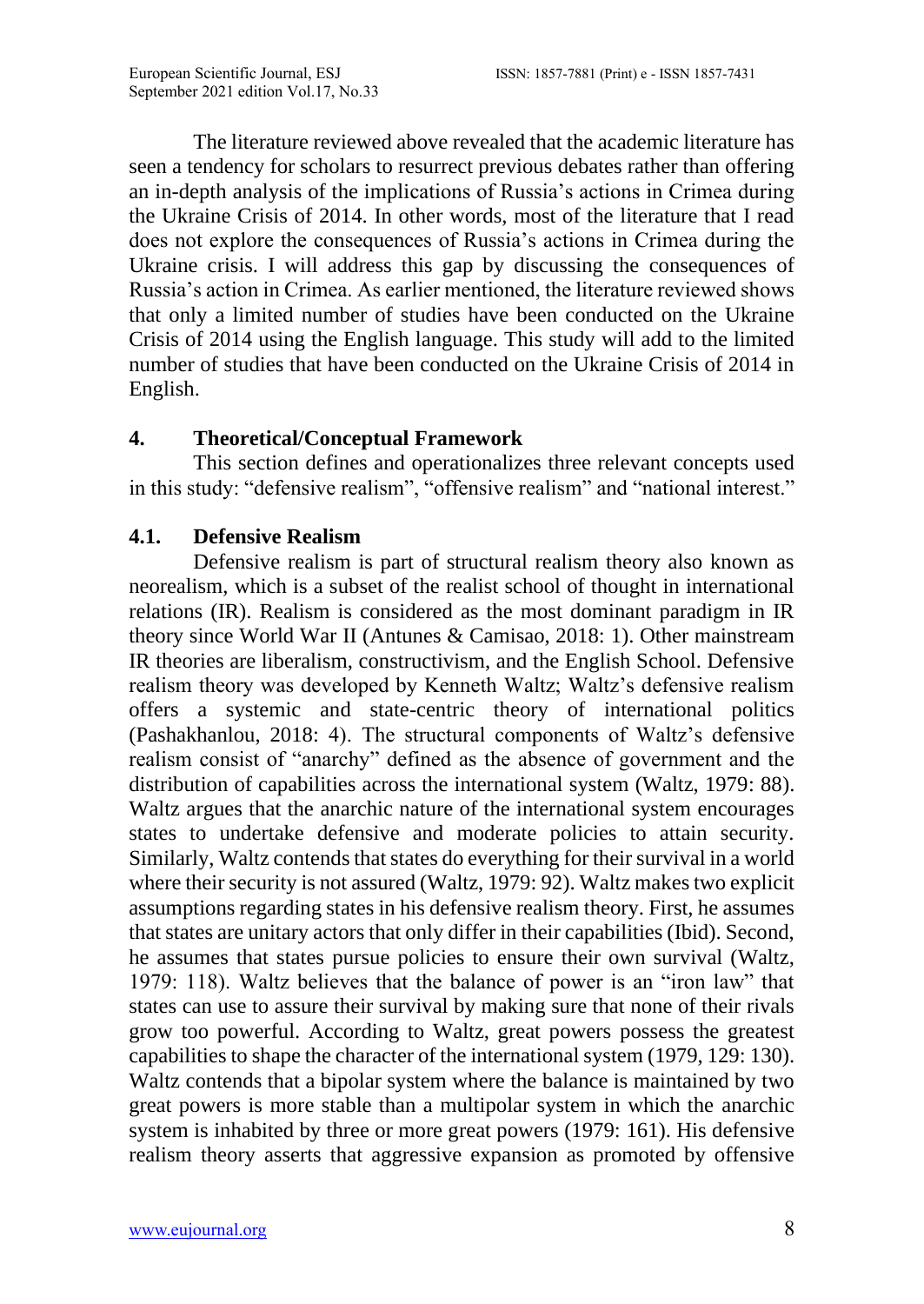realists upsets to conform to the balance of power theory, thereby decreasing the primary objectives of states which is to ensure their security. Defensive realism assumes that states are not intrinsically aggressive and that the main concern of states is not to maximize power but to maintain their positions in the international system.

### **4.2. Offensive Realism**

On the other hand, offensive realism is a structural theory developed by John J. Mearsheimer, a mainstream scholar in the neorealist camp (Steinsson, 2014: 2). Neorealist, Mearsheimer developed his offensive realism theory in response to Kenneth Waltz's defensive realism theory. Mearsheimer's offensive realism theory employs a system-centric approach to study states' behavior at the international level. The theory departs from classical realism and employs positivism as a philosophy of science. Offensive realism holds that the international system is anarchic and the anarchic nature of the international system drive states to pursue aggressive behavior in international politics. Mearsheimer's offensive realism theory mainly focuses on how powerful countries (great powers) such as the U.S, Russia, France, and the UK pursue power in international politics (Mearsheimer, 2010: 72).

Mearsheimer bases his theory of offensive realism on five assumptions. The five assumptions explain why states maximize their relative power, think, and act offensively toward each other at the international level. The five assumptions or basic tenets of offensive realism theory are as follows: (1) Powerful countries or great powers are the main actors in world politics and the international system is anarchic, which means that there is no hierarchy or superior power that can control the behavior of states (Mearsheimer 2001: 30). (2) States inherently possess some offensive military capabilities which they are capable of using against other states (Mearsheimer, 2001: 31). (3) No state can be certain about other states' intentions. States always want to know whether other states are determined to use force (Ibid). (4) The most basic motive driving state is survival. In other words, states seek to maintain their survival (their territorial integrity and domestic autonomy) above other goals (Ibid). (5) States are rational actors and they think strategically to maximize their prospects for survival (Mearsheimer, 2001: 31). Mearsheimer noted that other than these five assumptions, realist scholars like him share the belief that power is the currency of international politics (Mearsheimer, 2010: 74). Likewise, Mearsheimer explained that these five conditions or assumptions of offensive realism have created a situation where states fear each other. They fear each other and view each other as a potential enemy which has led to the belief that the best way to guarantee their security is to achieve hegemony, not the balance of power (Ibid).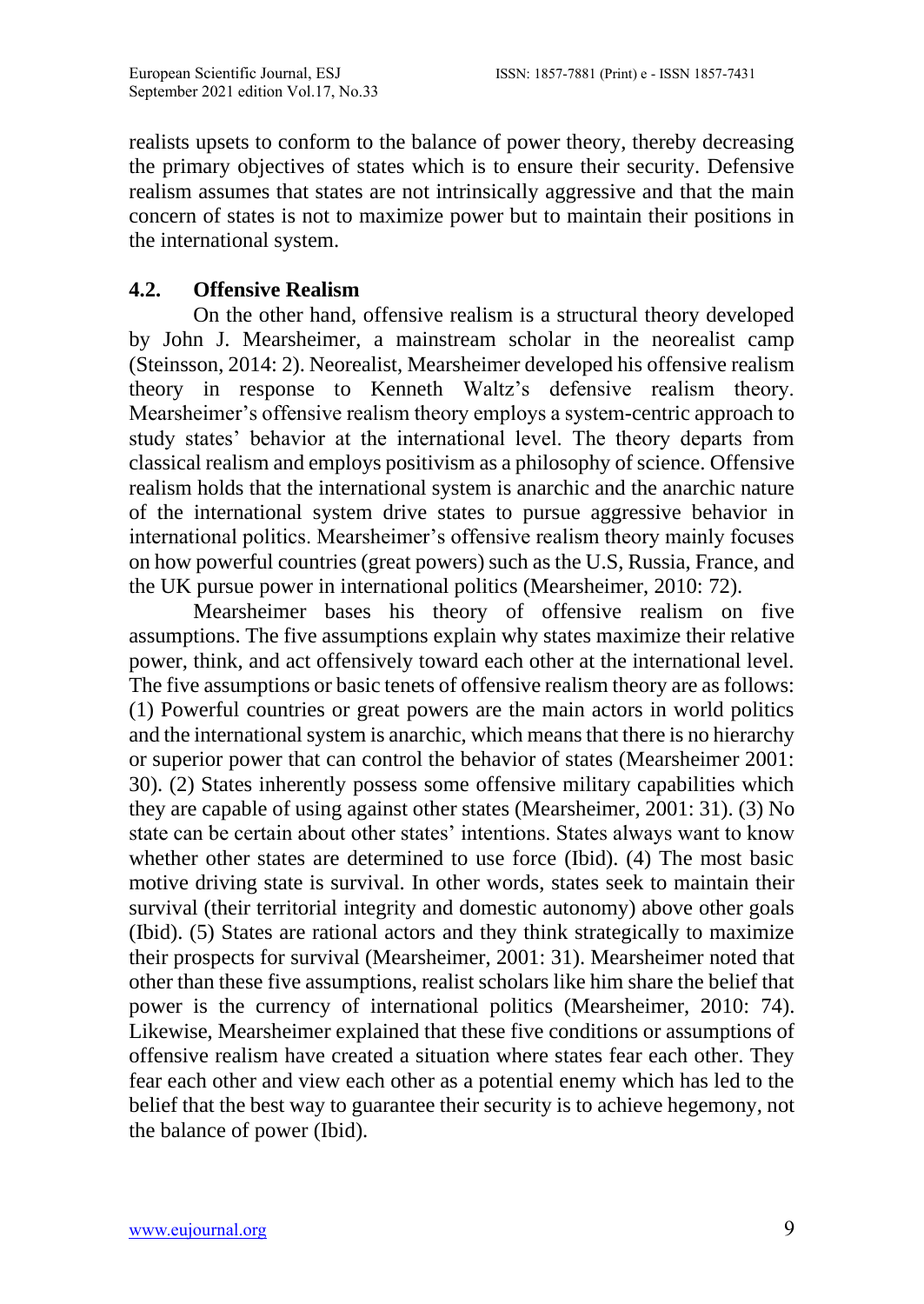Mearsheimer's Offensive realism theory assumes that powerful states do everything to maximize their relative power, not absolute power until hegemony is achieved. His offensive realism theory portrays the international system as a jungle where each state relies on self-help for its survival. Also, Mearsheimer's offensive realism theory starts with similar assumptions as Kenneth Waltz's defensive realism theory but reaches dissimilar conclusions. For example, both theories start with similar assumptions for anarchy, the capabilities assumption, and the survival assumption. However, as can be seen from above, a central conclusion reach by Waltz is that of the balance of power. Waltz argues that a recurrent pattern of balancing occurs where states ally with weaker states to balance stronger states (Waltz, 1979: 117). Contrarily, Mearsheimer rejects Waltz's conclusion and argues that states can never truly be secure and that states can only ensure their survival through power maximization (Mearsheimer, 2001: 61). In other words, Mearsheimer concludes that the best way for states to guarantee their security is to achieve hegemony, not the balance of power.

### **4.3. National Interest**

Another IR concept used in this paper is Weldes' concept of "national interest." Weldes Jutta is a critical scholar from the critical constructivist camp in IR theory. Other critical approaches to IR are feminist, critical theorist, neo-Marxist, neo-Gramscian, and post-structuralist. Weldes criticize the conventional realist notion of "national interest." Drawing from Alexander Wendt, Weldes provides a constructivist reconceptualization of national interest (Weldes, 1996: 280). Her concept of national interest employs a critical constructivist approach to study states' behavior at the international level. In addition, her concept of national interest employs post-positivism as a philosophy of science. Weldes argues that "national interest" is an important concept to study international politics and states' actions because it is the language that states use to justify their actions at the international level and to create their foreign policy (Weldes, 1996: 276). Moreover, Weldes contends that the concept of national interest is important in world politics for two reasons: (1) it is through the concept of national interest that policymakers understand the goals to be followed by a state's foreign policy. (2) The concept of national interest acts as a rhetorical device through which the legitimacy and political support for state action are generated (Ibid). Thus, the concept of national interest helps to create and legitimize the actions taken by states at the international level. From a critical constructivist standpoint, Weldes explains that the concept of national interest should be understood as a social construction. She argues that before state officials can act on behalf of a state, they must engage in a process of interpretation to understand the situation that they face and how they should respond to it (Weldes, 1996: 276-277).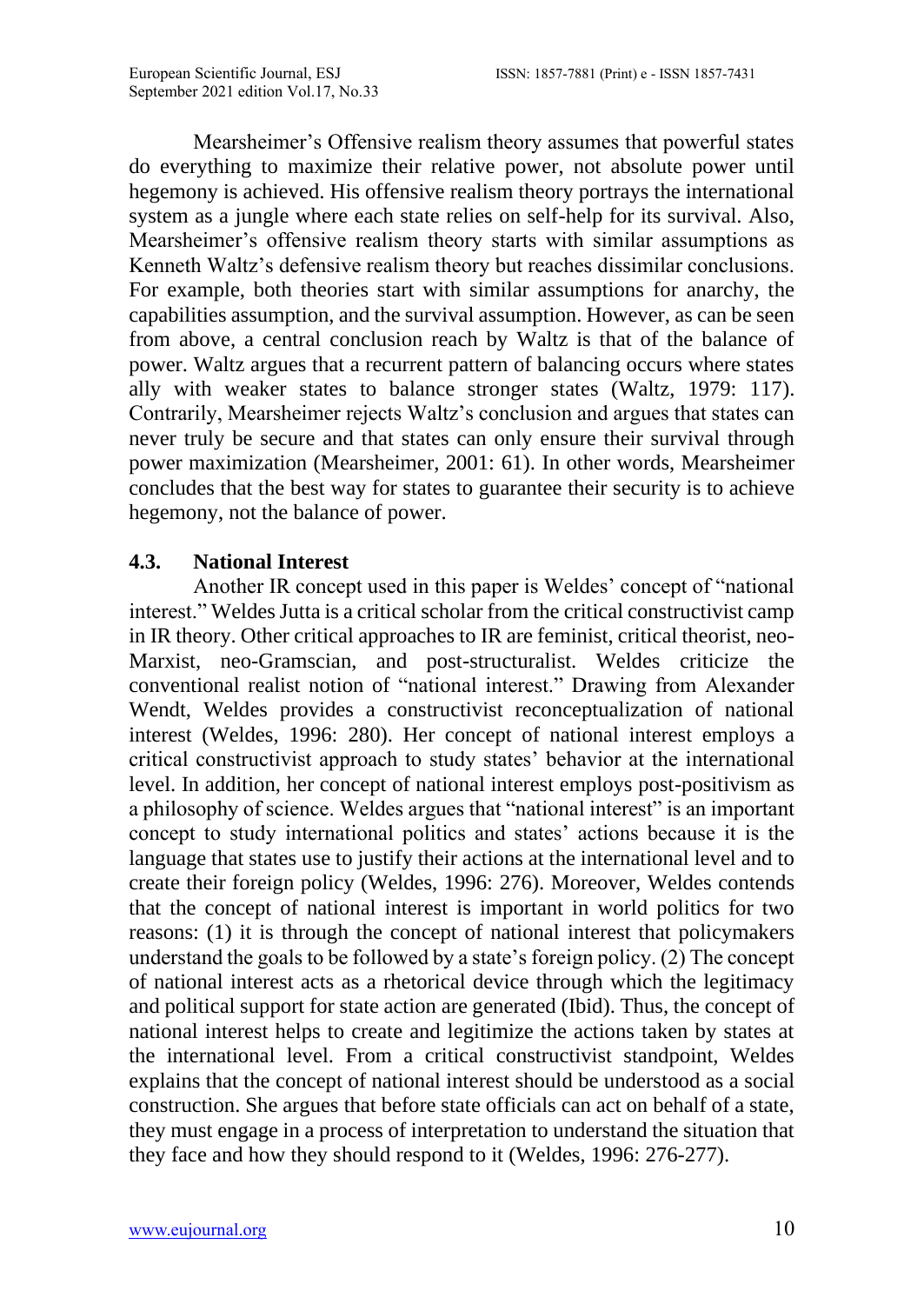According to Weldes, the process of interpretation requires a shared language from state officials who are responsible to decide for the state and the audience for whom the state action must be legitimate. Weldes maintains that the shared language is that of "national interest" (Ibid). Moreover, Weldes explains that the content of national interest is produced in a process of representation through which state officials and others understand their international context. She assumes that national interest is constructed and that the national interest is created as a meaningful object, out of share meaning through which states' action in the international system is understood (Weldes, 1996: 277). I used Weldes' concept of national interest, Waltz's defensive realism theory, and Mearsheimer's offensive realism theory in my analysis to explain why Russia intervened and eventually annexed Crimea during the Ukraine Crisis of 2014.

### **5 Methodology**

## **5.1. Methods and Scope of Research**

To start with, this study was conducted using a qualitative and a nonpositivist approach to research (interpretivist) which is centered on the humanistic view of the social sciences. I used the process-tracing method for this study because of the need to establish a causal mechanism and explain why Russia intervened and annexed Crimea during the Ukraine Crisis of 2014. The process-tracing method is where the researcher seeks to find observable implications of hypothesized claims (Bennet, 2010). In this study, I hypothesize that NATO's expansion policy in eastern Europe is the underlying cause of Russia's intervention and annexation of Crimea. Hence, I traced the cause which is my independent variable (NATO's expansion) to the effect, my dependent variable (the intervention and annexation of Crimea). As Bennet explains, process tracing is useful in this regard because it allows for a forward and backward trace of the cause to the effect under investigation.

In terms of case selection techniques, I employ a "typical case selection technique."

Gerring explained that a typical case selection technique intends to explore a typical case of some phenomena (2017: 22). The topic of this paper (the Ukraine Crisis of 2014) is an example of a typical case. I decided to use this technique rather than other techniques such as the extreme case or the deviant case technique because I wanted to study the casual process in-depth. As Gerring explained, with the typical case selection technique, the researcher selects to study the causal process in depth (Ibid). Furthermore, this study was conducted using qualitative secondary data collected from publicly available documents (articles). Qualitative data are very useful in a study like this one that focuses on a single case or event (Gerring, 2017: 20). The documents were collected electronically from the internet.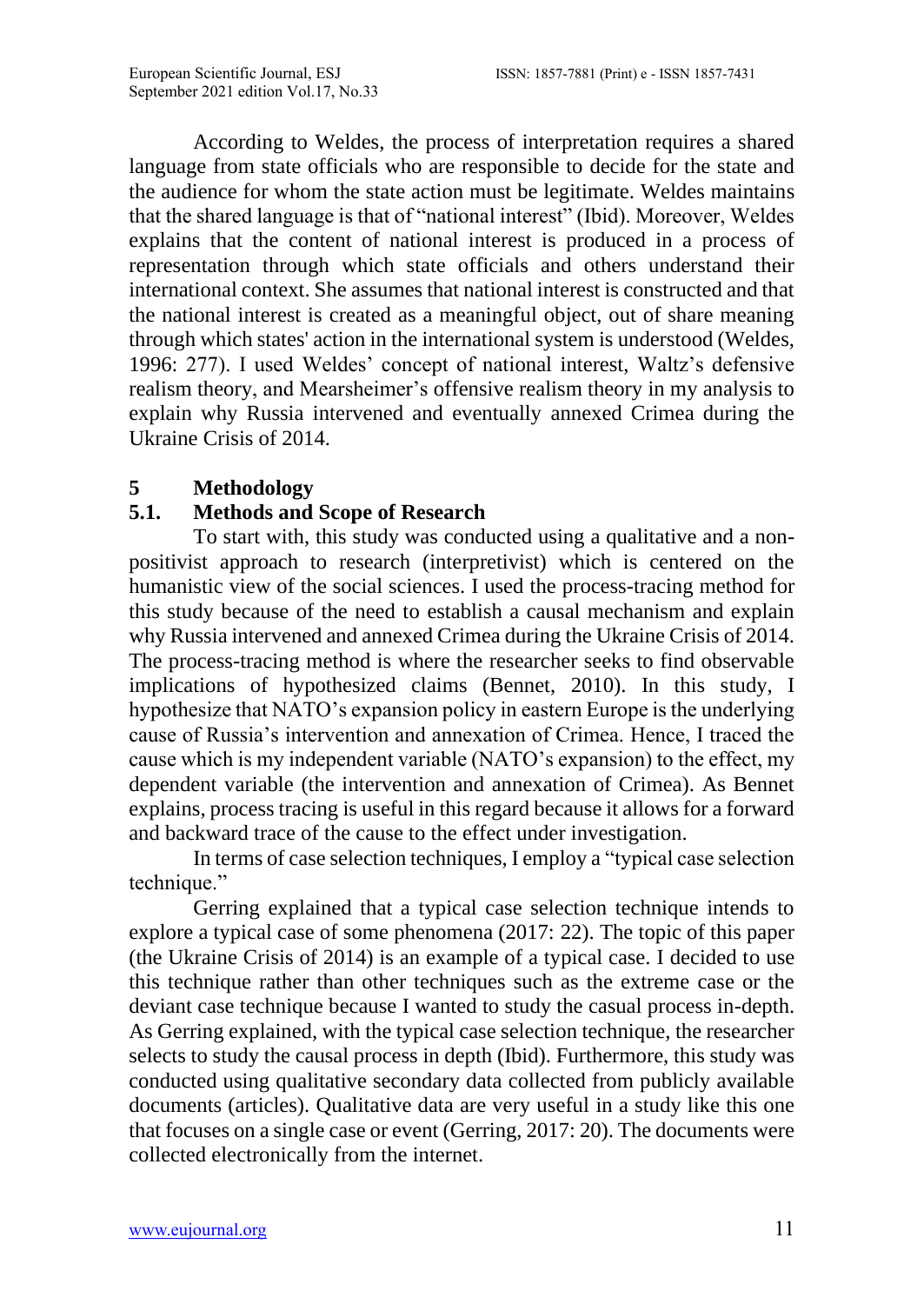Although it would have been nice to conduct this study using other sources of data such as primary data from interviews, I decided to use publicly available documents because it saves more time than gathering data from other sources such as surveys and in-depth interviews. Besides, the documentary analysis method that I used in this study is in line with the methods used by other researchers that have conduct research on this topic as can be seen in the literature review section. The data consist of online articles on Russia's intervention and annexation of Crimea from 2014 to 2020. This time frame was selected because it covers the period when there were a lot of discussions in the media about the Ukraine Crisis of 2014. I coded my data using *NVivo* to identify major themes used in the articles to explain why Russia intervened and annexed Crimea during the Ukraine Crisis of 2014. I decided to code my data using NVivo because the presence of nodes in NVivo provides "a simple to work with structure" for creating codes and discovering themes (Zamawe,  $2015:5$ ).

As aforementioned, the theories of offensive realism, defensive realism, and national interest guided my analysis of why Russia intervened and annexed Ukraine's Crimean peninsula during the Ukraine Crisis of 2014. This study intended to develop explanations direct from the data. As a result, the theories were constructed from the data, hence, an inductive approach. Furthermore, David Silverman recommends that as researchers, we should try to use concepts and theories that are closely related to our discipline (2006: 6). The three concepts/theories used are appropriate for this study because scholars in the IR field often used them to analyze wars and international conflicts. Next, I analyzed my data using qualitative content analysis (QCA). Qualitative content analysis can be defined as a research method for subjective interpretation of the content of text data through the systematic classification process of coding and identifying themes or patterns (Hsieh & Shannon, 2015: 1278) QCA has been identified by numerous scholars as one of the best methods to study texts or documents. I used QCA to look at how language was used in the articles to explain why Russia intervened and annexed Crimea during the Ukraine Crisis of 2014 and to identify major themes in the articles. The following question guided my analysis: (1) what motivated Russia to intervened and annexed Crimea during the crisis? This question helped me to identify key themes used in the data to talk about the rationale behind Russia's actions in Crimea.

I structured the presentation of my evidence in the result section first by presenting evidence that Russia intervened and annexed Crimea from Ukraine during the Ukraine Crisis of 2014 because of the threat of NAT0's expansion near its borders. Next, I present evidence of alternative arguments on why Russia behaved the way it did in Crimea during the Ukraine Crisis of 2014. The evidence that I present in the results section is sentences from my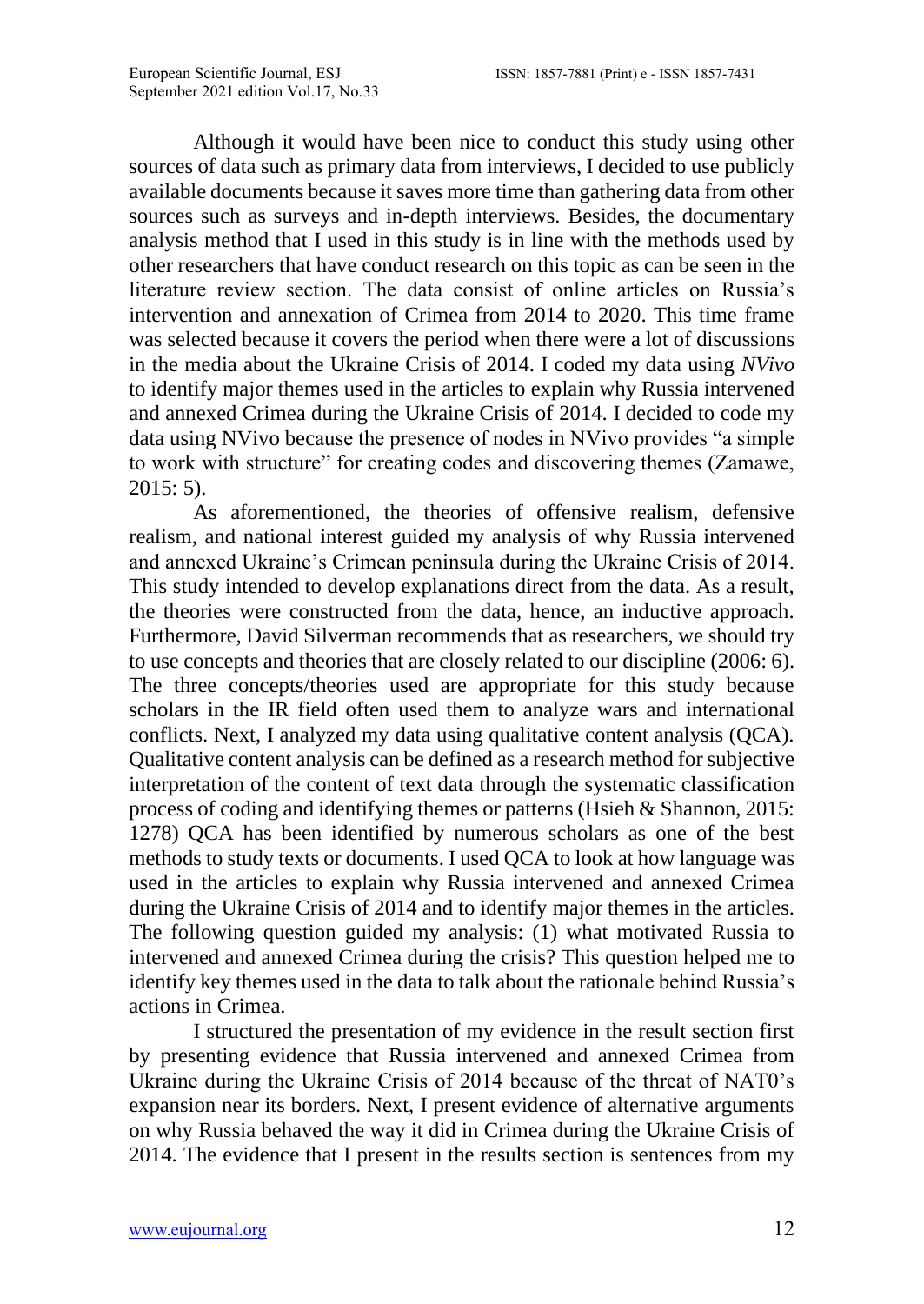data (the articles). I presented the evidence under different themes that emerged from my data. And I employ an interpretive approach to research by using these sentences from the articles to explain why Russia intervened and annexed Crimea during the Ukraine Crisis of 2014. To limit the scope of this study, this study focused mainly on Crimea and the events that occurred there during the Ukraine Crisis of 2014. This study is not interested in other aspects of the crisis such as the legality of Russia's intervention and annexation of Crimea or the debates on whether the Ukraine crisis was the West's or Russia's fault.

### **6. Results and Analysis**

This section of this paper presents the results and analysis to answer the research question: Why did Russia intervene and annex Crimea during the Ukraine Crisis of 2014?

It presents and discusses the results of the text analysis of the articles that I examined in this study. As aforementioned, I got the findings of this study by using qualitative content analysis to look at how language was used in my data to explain the rationale behind Russia's actions in Crimea during the Ukraine Crisis of 2014. My findings revealed that Russia intervened and annexed Crimea during the Ukraine Crisis of 2014 because of NATO's expansion policy in eastern Europe. This finding is in line with the central thesis/argument of this paper. However, my findings also revealed that they are alternative arguments on the rationale behind Russia's intervention and annexation of Crimea in 2014. The results will be presented and analyzed under the following themes that emerged from my data: "NATO's expansion", "great power status", "Nationalism and Russian national identity."

## **6.1 Why Russia Intervened and Annexed Crimea in 2014**

### **6.1.1. NATO's Expansion**

After coding my data with NVivo "NATO's expansion" emerged as a central theme to explain the rationale behind Russia's intervention and annexation of Crimea. For instance, one article by Charles Ziegler stated that "Russia intervened and annexed Crimea in 2014 because NATO's expansion in eastern Europe threatened Russia's security" (2020: 14). Similarly, another article stated that "Russian President Vladimir Putin admitted in a televised interview in Spring 2014 that Russia's annexation of Crimea, home to its Black Sea Fleet, was partly influenced by NATO's expansion into eastern Europe" (Reuters, 2014). Again, another article stated that "Russia was forced to act in Crimea because of the expansion of western institutions such as NATO near Russia's borders" (Walker, 2014). The above statements from my data show that Russia intervened and annexed Crimea during the Ukraine Crisis of 2014 because of NATO's expansion policy in eastern Europe. This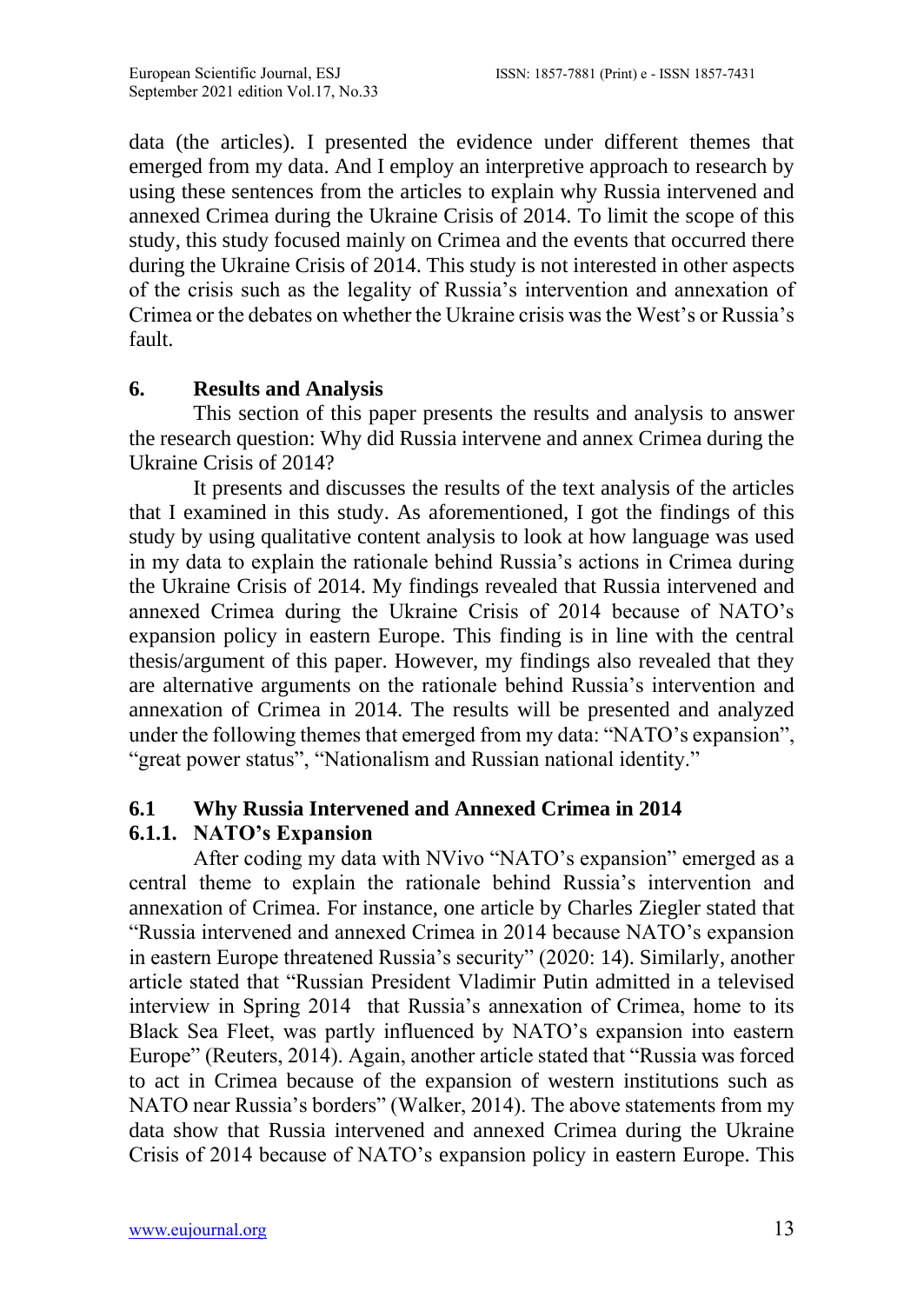finding is similar to the findings of Lane 2006; Mearsheirmer 2014; Triesman 2016; Bebler; 2015 and others discussed in the literature review section of this paper. Russia's decision to intervene and annex Crimea from Ukraine because of NATO's expansion policy can be analyzed using both Kenneth Waltz's defensive realism and John Mearsheimer's offensive realism as can be seen below.

To start with, The North Atlantic Treaty Organization (NATO) was founded in 1949 by the United States, Canada, and other western European countries to oppose and contained the Soviet Union. Before the Ukraine crisis and the annexation of Crimea in 2014, Russia had always seen NATO as an opponent and a threat to its security (Brent, 2018). In addition, Russia has been against NATO''s expansion policies in eastern Europe since the collapse of the Soviet Union (Ibid). However, the alliance has been ignoring Russia's opposition to its expansion policy in eastern Europe over the years by admitting eastern European states as new members into the alliance. The first round of NATO's expansion policy in eastern Europe occurred in 1999 when Czech Republic, Hungary, and Poland joined the alliance. The second enlargement took place in 2004 when Bulgaria, Estonia, Latvia, Lithuania, Romania, Slovakia, and Slovenia joined NATO (Mearsheimer, 2014: 78).

The move by these countries to join NATO antagonized Russia because these countries belonged to the former Soviet Union. The situation became worse in 2008 when NATO announced that it would accept Georgia and Ukraine as new members of its alliance. The move further antagonized Russia because these two countries share a border with Russia. Russia saw the possibility of its closest neighbor to the south (Ukraine) joining NATO as a direct threat to its security. Russian President Vladimir Putin echoed these sentiments when he openly told the West that admitting Ukraine and Georgia as NATO members would be "a direct threat to Russia" (Mearshiemer, 2014:79). Russia understood that Ukraine joining NATO would mean that Russia's Black Sea Fleet will be evicted from its long-standing base in the Crimean city of Sevastopol and NATO's navy will be station in this city. Russia understood that if this happened, it would create a real threat to the whole of southern Russia.

To prevent Russia from losing the Crimean city of Sevastopol as a result of Ukraine joining NATO and to halt NATO's expansion near its borders, Russia decided to intervene in eastern Ukraine and annex the strategic Crimean peninsula. Russia's decision to intervened and annexed Crimea because of NATO's expansion near its borders was motivated by legitimate security concerns. In this scenario NATO can be seen as an aggressor provoking Russia while Russia can be seen as a defender, defending its territory from the perceived security threat pose by NATO's expansion near its borders. In other words, Russia can be seen as a defensive realist as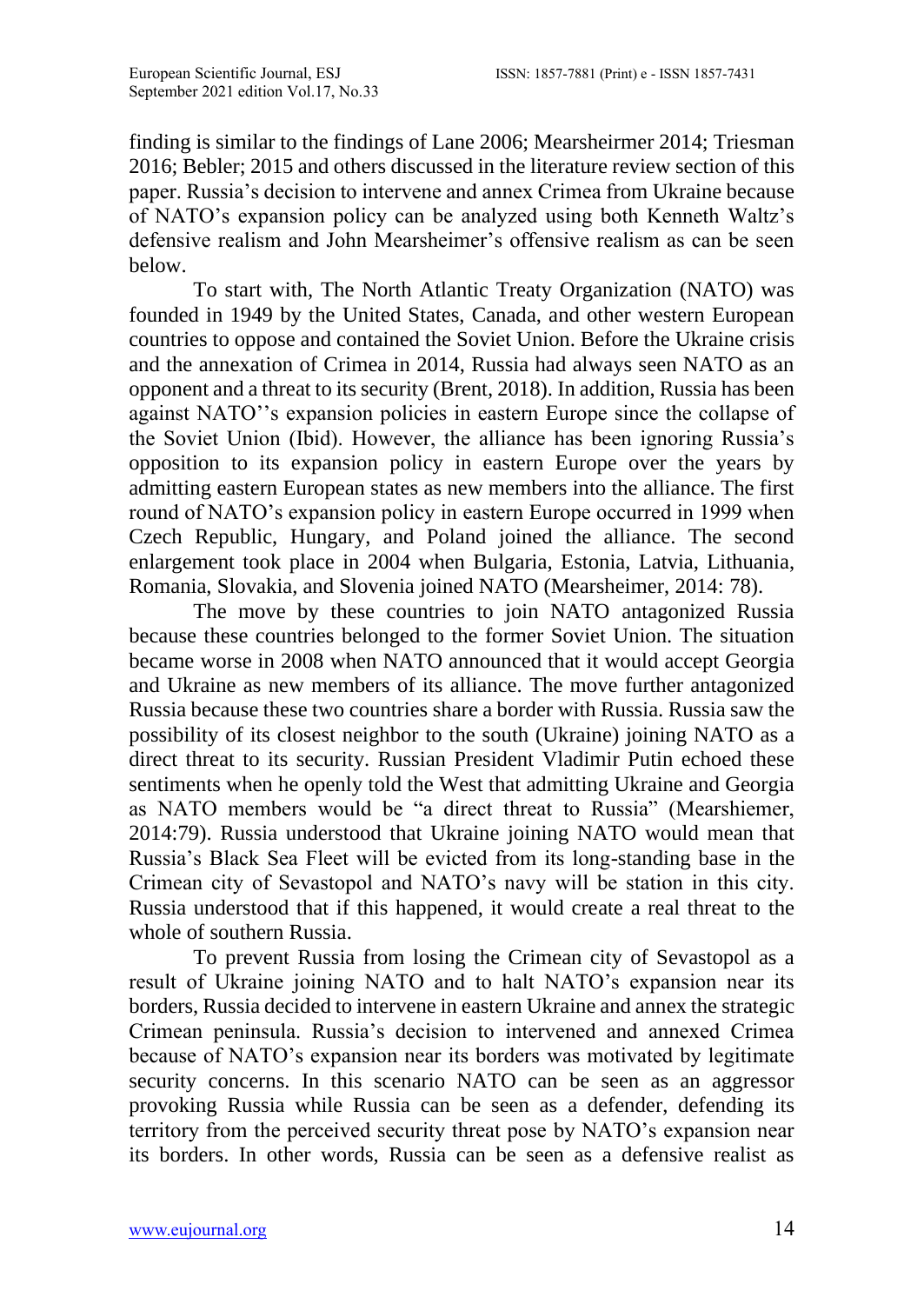explained by Waltz in his defensive realism theory (Waltz, 1979). Likewise, Russia's action is an example of defensive state behavior in international politics as Waltz explains in his defensive realism theory. The defensive action taken by Russia to annex Crimea because of the threat pose by NATO's expansion near its borders confirms waltz's argument that the anarchic nature of the international system encourages states to use defensive and moderate measures to attain security (1979: 92).

Furthermore, Russian military intervention and annexation of Crimea demonstrate the West's miscalculation of the length that Russia would go to protect its strategic objectives and its security. It was unacceptable for Russia to have a neighbor and a strategic territory such as Crimea fall into the hands of the West. Moreover, Russia's actions to annex Crimea because of NATO's expansion policy in eastern Europe show that Russia was trying to balance power with NATO in the region. This is because several states in eastern Europe had already joined NATO and Ukraine Russia's neighbor was also making plans to become a NATO member. Russia understood that doing nothing in Ukraine means allowing NATO to gain more influence and power in the region. To prevent this from happening, Russia decided to invade Ukraine and annex Crimea. Russia's annexation of Crimea in 2014 shows its willingness to balance power with NATO in eastern Europe and to prevent NATO from becoming too powerful in the region. This action taken by Russia to balance power in the region validates the argument made by Waltz in his defensive realism theory that the balance of power is an "iron law" that states can use to assure their survival by making sure that their rivals do not grow too powerful (1979: 188).

On the other hand, though the actions taken by the Russian government to annex Crimea because of NATO's expansion can be seen as defensive, how Russia carried out the actions is offensive. In other words, how Russia intervened and annexed Crimea from Ukraine during the Ukraine Crisis of 2014 is an example of an aggressive/offensive state behavior in international politics as explain by John Mearsheimer in his offensive realism theory. This is because reports from the Ukrainian government indicated that there was a significant influx of Russian troops in eastern Ukraine before the annexation of Crimea by Russia in 2014 (Becker, Cohen, Kushi & McManus 2016: 120). Ukraine was a sovereign state before this conflict; however, Russia turned a blind eye to Ukraine's sovereignty and intervened militarily by sending its military into Crimea to take control over key installations such as airports and state buildings. The fact that Russia acts rationally, albeit aggressively by sending its military into Ukraine and illegally annexing Crimea without Ukraine's permission to achieve its security goals makes Russia looks like an aggressor. In other words, Russia's actions in Crimea during the Ukraine crisis make Russia look like an offensive realist as describe by Mearsheimer (2001).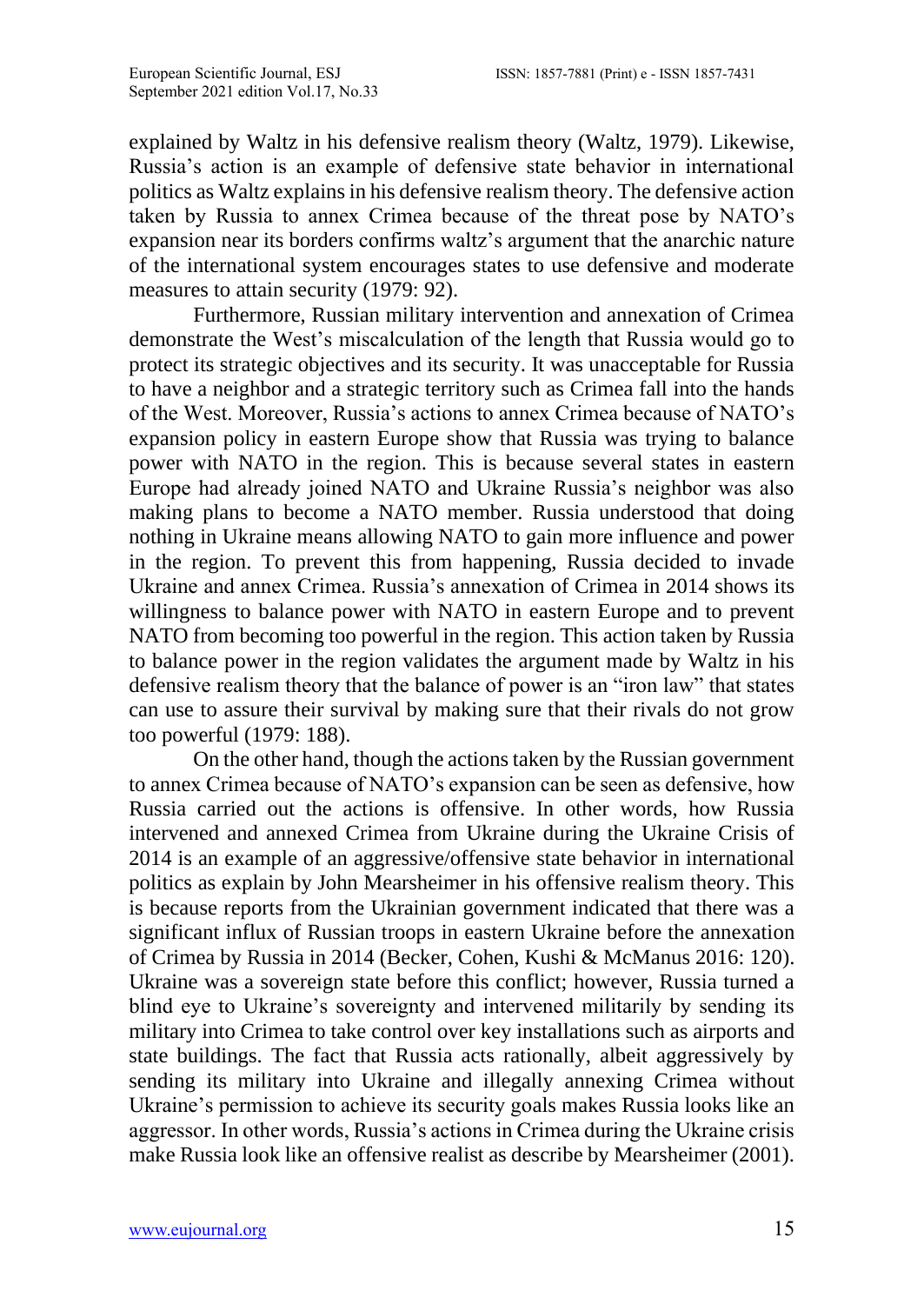Further, Mearsheimer explains in his offensive realism theory that States are rational actors, and they think strategically to maximize their prospects for survival (Mearsheimer, 2001: 31). Russia's decision to intervene and annex Crimea because of NATO's expansion policy is a rational action taken by Russia to maximize its prospects for survival in an international system that is anarchy. Likewise, the aggressive manner in which Russia took to intervene and eventually annex Crimea in 2014 validates the assumption of offensive realism that states use aggressive/offensive measures to ensure their survival. However, it contradicts the assumption of Waltz's defensive realism that states are not intrinsically aggressive (1979: 161).

Next, the third assumption of Mearsheimer's offensive realism theory assumes that powerful states are never certain about other states' intentions, which makes them use offensive actions to guarantee their security (Mearsheimer, 2010: 73-74). Russia's annexation of Crimea in 2014 validates this third assumption of offensive realism on the perception of threat and survival because Russia is an example of the powerful states that Mearsheimer describes in his offensive realism theory. And as a powerful state, Russia was not certain about NATO's intentions near its borders; it perceived NATO's expansion on its borders as a threat that is why it acted aggressively by sending its military into Crimea to seize control of the territory. As Mearsheimer explains, great powers like Russia are always sensitive to potential threats near their home territory (2014: 18). Thus, Russia would rather destroy Ukraine as a functional state than allow it to become a Western stronghold on Russia's doorsteps.

Moreover, Russia's annexation of Crimea to prevent NATO's enlargement policy in eastern Europe validates the assumption of both offensive realism and defensive realism that great powers are the main actors in international politics and that the international system is anarchy (Waltz, 1979: Mearsheimer, 2001). A smaller or a weaker country such as Sudan or Luxemburg would not have had the effrontery to march into Crimea and forcefully annexed it from Ukraine. Russia dared to carry out this aggressive action because it is one of the offensive great powers that Mearsheimer describes in his offensive realism theory. Besides, Russia's military might and its military capabilities that were stationed in the Crimean port of Sevastopol made it possible for it to annex Crimea easily from Ukraine. This validates the assumption of both offensive and defensive realism that great powers possess the greatest military capabilities to shape the character of the international system (Waltz 1979; Mearsheimer, 2001).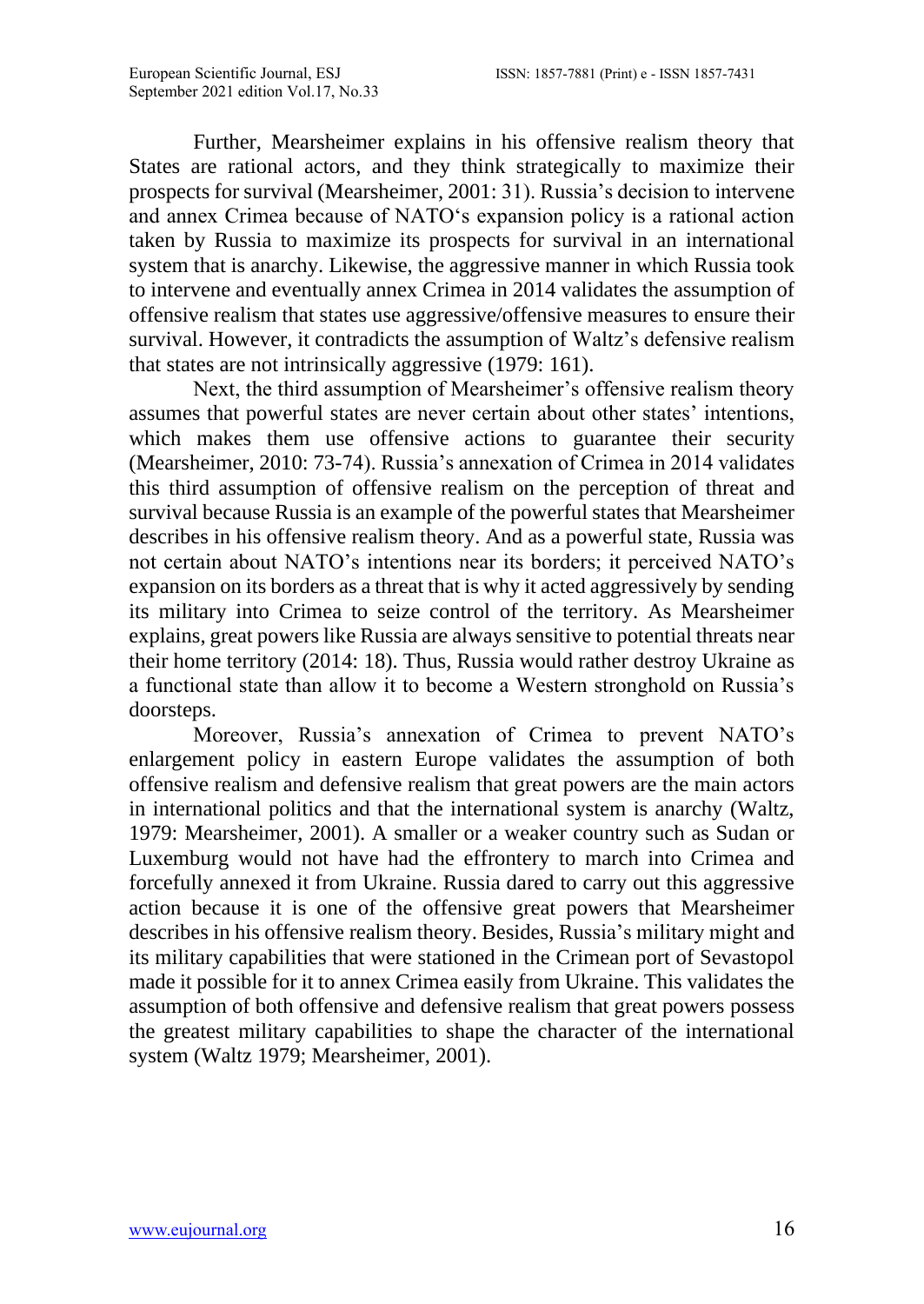### **6.2 Other Findings**

### **6.2.1. Great Power Status**

On the other hand, several themes also emerged from my data to show that there are alternative arguments on the rationale behind Russia's intervention and annexation of Crimea in 2014. As an example "great power status" is one of the central themes that emerged from my data to support these alternative arguments. For instance, one article by Steven Ward stated that "Russia intervened and annexed Crimea because of Putin's desire to restore Russia's great power status" (2014). Another article stated that "Russia annexed Crimea in 2014 because it wanted to show the world that despite the collapse of the Soviet Union; Russia is still a great power" (Gigitashvili, 2016). These statements from my data reveal that Russia also intervened and annexed Crimea during the Ukraine Crisis of 2014 because it wanted to restore its status as a great power. The question is why Russia was trying to restore its status as a great power?

The reason why Russia wanted to restore its status as a great power is that during the Post Cold War era, the US and its Western allies no longer treated Russia as a "great power." The most important manifestation of Russian demotion from the ranks of great power was the new willingness by the West to encroach upon what had been understood during the Cold War as Russia's sphere of influence. The expansion of NATO in eastern Europe and the growing Western ties with Ukraine and other former member states of the Soviet Union in eastern Europe is evidence that the West had failed to accord Russia with the status of great power that it had before the collapse of the Soviet Union. However, Russia has always considered itself as a "great power" (Nixey, 2015), and Russian state officials understood that great power status means that Russia must have hegemony and exercise some form of leadership including domination over its region (eastern Europe). They understood that having hegemony and dominance in eastern Europe would also ensure Russia's security in the region. As Mearsheimer explains in his offensive realism theory the best way for great powers like Russia to ensure their security is to achieve hegemony (Mearsheimer, 2001: 61).

Mearsheimer believes that achieving hegemony would eliminate any possibility of a challenge by another great power (Ibid). Russia intervened and annexed Crimea because it felt that its dominance in the region was threatened by the expansion of NATO since many countries in eastern Europe that were former members of the Soviet Union were joining the Alliance. Russian state officials understood that intervening and annexing Crimea will show Russia's dominance in the region and will eliminate any challenge from the West. Additionally, Russia's decision to intervene and annex Crimea during the Ukraine Crisis of 2014 was a rational and strategic move made by Russia to ensure its survival. This move by Russia validates the fifth assumption of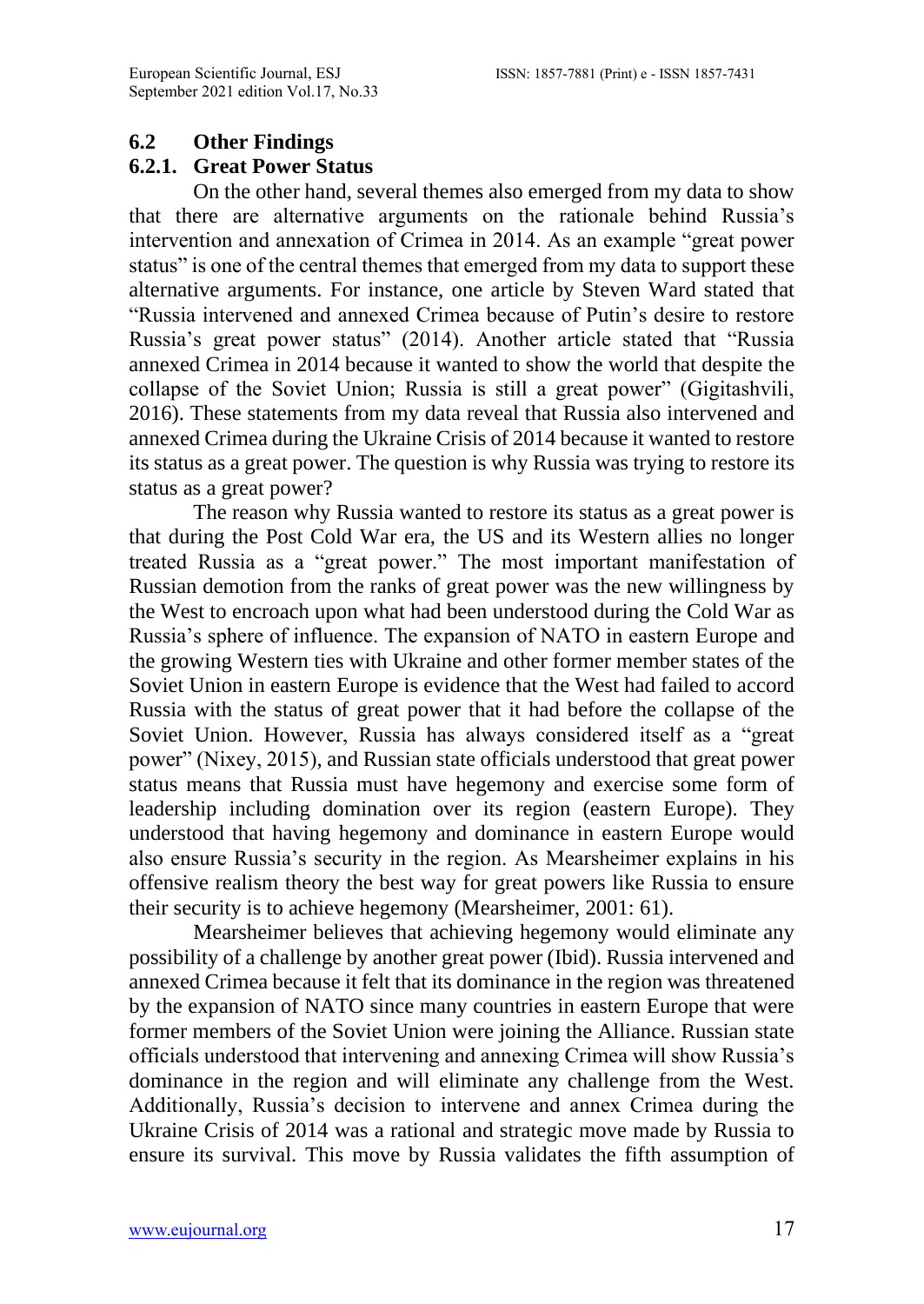offensive realism that states are rational actors and they think strategically to maximize their prospects for survival (Mearsheimer, 2001: 31).

### **6.2.2. Nationalism and National Identity**

Another major theme that emerged from my data to show the rationale behind Russia's intervention and eventual annexation of Crimea is "Nationalism and National identity."

For example, one article by Eleanor Knott stated that "Russia annexed the Crimean peninsula in March 2014 because it sees the people of Crimean as Russians" (2015). Another article stated that "Russia did what it did in Crimea during the Ukraine crisis of 2014 because of its nationalist worldview that sees Crimea as part of greater Russia and a victim of ever-encroaching Western hostilities" (Fisher, 2014). The statements above obtained from my data show that Russia decided to intervene in Ukraine and annexed Crimea during the Ukraine Crisis of 2014 because it wanted to protect the "Russian civilization" or "Russian national identity" since it sees the people of Crimea and Russia as one. This finding is similar to the findings of other scholars discussed in the literature review section of this paper which revealed that Russia intervened and annexed Crimea in 2014 to protect the Russian identity (Morozov, 2014; Teper, 2015; Allison, 2014; Zhurzhenko, 2014; Averre, 2016).

Russian President Vladimir Putin made Russian citizens in Russia believe that the "Russian civilization" or identity which extends beyond Russia's borders was under threat from the West and that Russia's actions in Crimea were to protect the Russian civilization or identity from the western culture. This is because senior state officials in Russia view the people of Russia and Crimea as one. The reason why Russian officials see the people of Crimea and Russia as one is because the majority of the Crimean population is ethnically Russian (Knott, 2015). Putin interpreted and understood that Crimea and Russia have a special historical link and that the majority of the Crimean population is ethnic Russians. This is the reason why he decided to act by sending Russia's military into Crimea to annex the territory from Ukraine under the guise of protecting the majority ethnic Russian population in Crimea whom he identified as Russians. Putin's interpretation and subsequent reaction validate the argument made by Weldes in his national interest concept that before states officials can act on behalf of a state, they must first engage in a process of interpretation to understand the situation that the state face and how they should respond to it (1996: 276).

Similarly, Russian state officials used nationalist rhetoric to describe the people of Russia and Crimea as one, and this rhetoric paid particularly well by increasing public support for Putin's action in Crimea and increasing Putin's popularity rating in Russia (Kolsto, 2016: 702). Russian state officials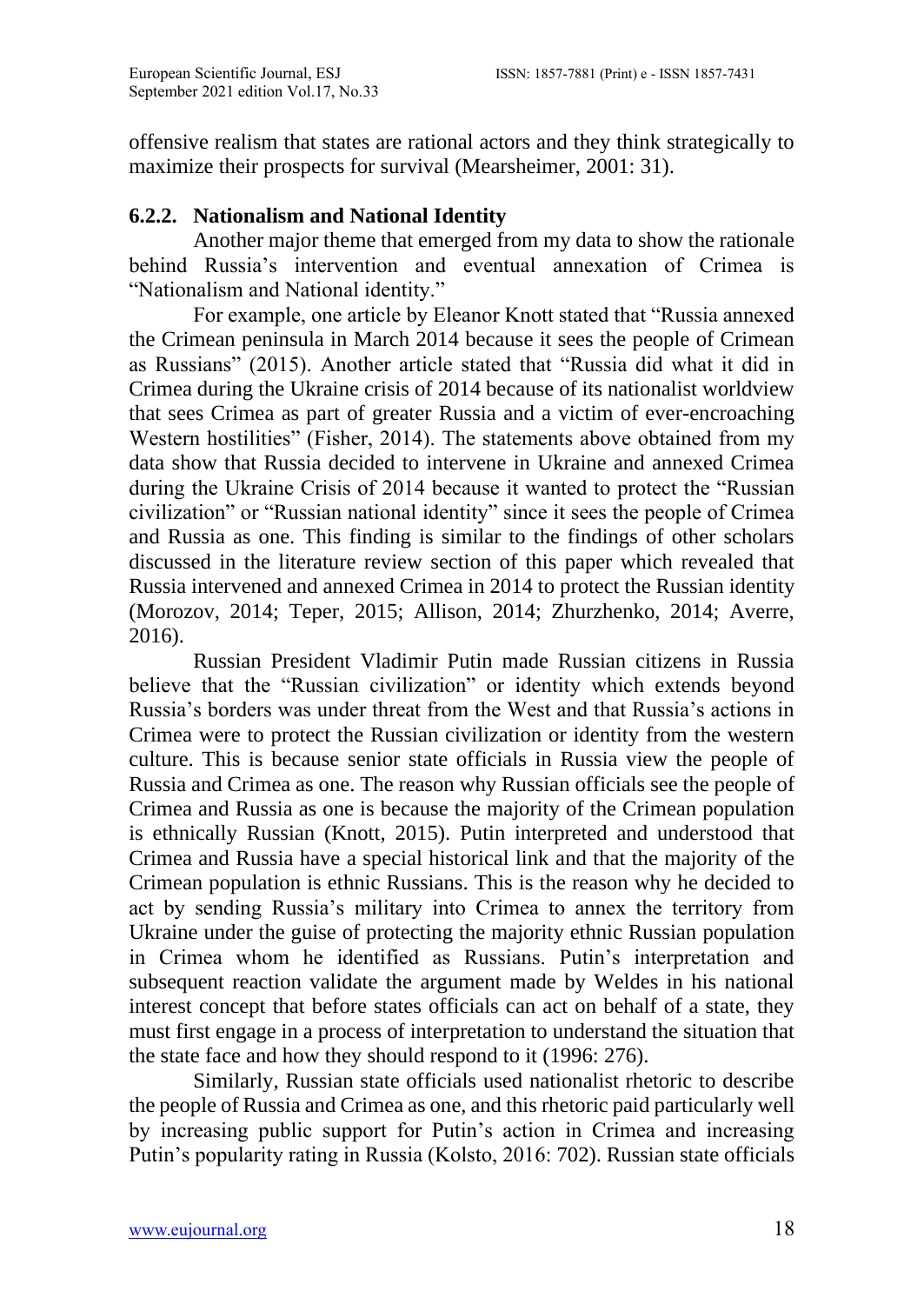use this rhetoric to gain the support of the majority of Russian citizens in Russia especially Russian nationalists and to make them believe that protecting the Russian identity in Crimea was good for Russia's national interest. This nationalistic rhetoric used by senior Russian state officials to win the support of Russian citizens in Russia confirms Weldes' argument that the concept of national interest can act as a rhetoric device through which the legitimacy and political support for state action are generated (1996: 276). Putin and other senior Russian state officials used the nationalistic rhetoric as a device to generate support for Russia's action in Crimea from ordinary Russian citizens in Russia.

### **7. Consequences of Russia's Action in Crimea**

### **7.1 Tension between NATO and Russia**

Russia's intervention and annexation of Crimea during the Ukraine Crisis of 2014 have led to several consequences. One of the consequences is that it has caused serious tension between NATO and Russia (Monaghan, 2014). In other words, Russia's intervention and eventual annexation of Crimea in 2014 have made NATO's relationship with Russia to be more difficult than it has been any time since the end of the Cold War. The NATO-Russia relations have been central in the evolution of Russia's relationship with the West since the collapse of the Soviet Union (Sharyl, 2015: 153). However, the relationship has gotten worse in recent years as a result of Russia's forceful intervention and annexation of Crimea in 2014. On the one hand, NATO accuses Russia of aggression for intervening and illegally annexing Crimea from Ukraine. On the other hand, Russia rejects NATO's accusation and argues that its actions in Crimea were taken to secure its interest against NATO's expansion and as a response to a crisis provoked by the US and the EU (Monaghan, 2014).

These arguments made by both sides emphasize tension and the lack of trust between them. The tensions between NATO and Russia created by the Ukraine Crisis of 2014 threatens not only to devastate our society but also unravel all progress made in building peace and security in the world since the end of the Cold War. Anthony Ian contends that there is little prospect for lasting improvements in the NATO–Russia relations (2012: 119). Nevertheless, efforts must be made by Western policymakers and Russia to repair the damages that the Ukraine Crisis of 2014 created to the NATO-Russian relations. This is necessary for the world to enjoy international peace and stability.

### **7.2 Increase Military Spending**

Russia's intervention and eventual annexation of Crimea in 2014 have forced many European countries to increase their military spending. Many of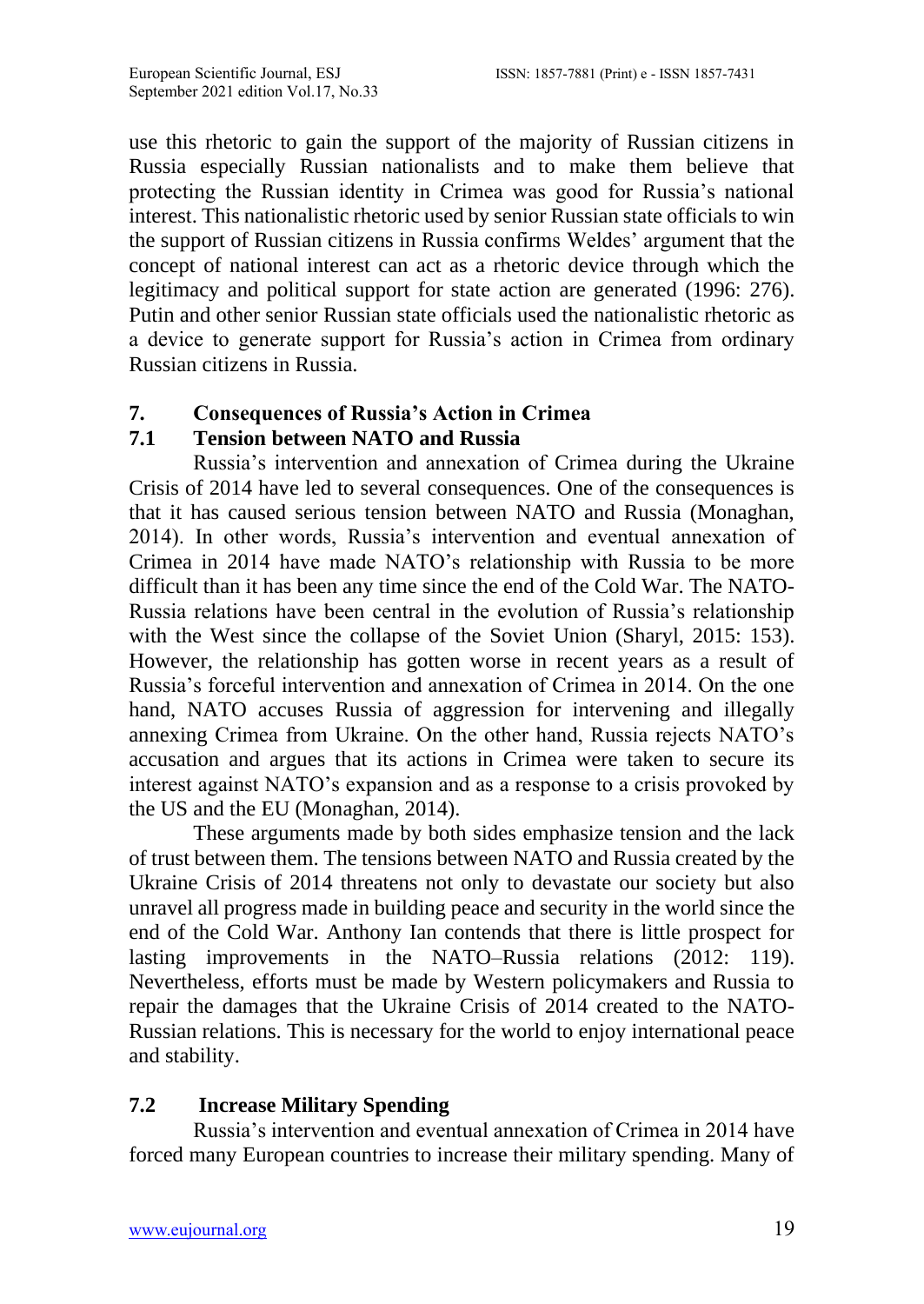these European countries see Russia's intervention and annexation of Crimea as a threat to their own security. For instance, after Russia annexed Crimea in 2014, the government of Ukraine decided to increase its military spending significantly (Beswick, 2019). President Petro Poroshenko announced that Ukraine would increase its military spending to almost 3 billion US dollars (Ibid). Several central and north European countries bordering Russia also announced increases in their military spending as a direct response to Russia's actions in Crimea during the Ukraine Crisis of 2014. Most European countries of the former Soviet Union such as Latvia and Lithuania were among the top 10 countries which increase their military spending in 2018 due to the perception of threat from Russia with totals of 24% and 18% respectively (Ibid). Similarly, Finland which shares a land border with Russia and Sweden a sea neighbor both increased their military spending between 2017 and 2018 as a result of Russia's behavior in Crimea in 2014. Further, in the wake of the Ukraine crisis which led to Russia's annexation of Crimea, the United States NATO's dominant power seized on the crisis to drive home its argument that allies must spend more on their own defense. It called on NATO member states to recommit to a long-standing target that NATO members should spend 2% of their economic output on defense. However, while NATO countries made 'pledges' to increase their military spending to 2% this is all most have done to meet the target.

### **7.3 International Sanctions**

In response to Russia's intervention and annexation of Crimea in 2014, international sanctions were imposed on Russia by foreign countries. The sanctions were imposed by the EU, USA, Canada, and several other countries against individuals, businesses, and officials from Russia and Ukraine who played roles in the Ukraine Crisis of 2014 (Davis, 2016: 184-185). Other measures taken by the EU and the USA against Russia include trade embargoes and restrictions on finance (Ibid). Additionally, the Ukrainian government also carried out several sanctions against Russia for intervening and annexing Crimea in 2014. For instance, the Ukrainian government banned Russian planes from flying through Ukrainian airspace. The international sanctions had several negative effects on Russia. As an example, the sanctions lowered Russia's dollar earnings from energy exports, which weakened the financial positions of its banks, businesses, and government (Davis, 2016: 185).

Moreover, the sanctions also contributed to the collapse of the Russian ruble. Russia responded to the international sanctions by adopting numerous countermeasures such as imposing a total ban on food imports from the EU, USA, Norway, Canada, and Australia. Concerning Ukraine, Russia imposed restrictions on the export of industrial and agricultural goods to Russia, cut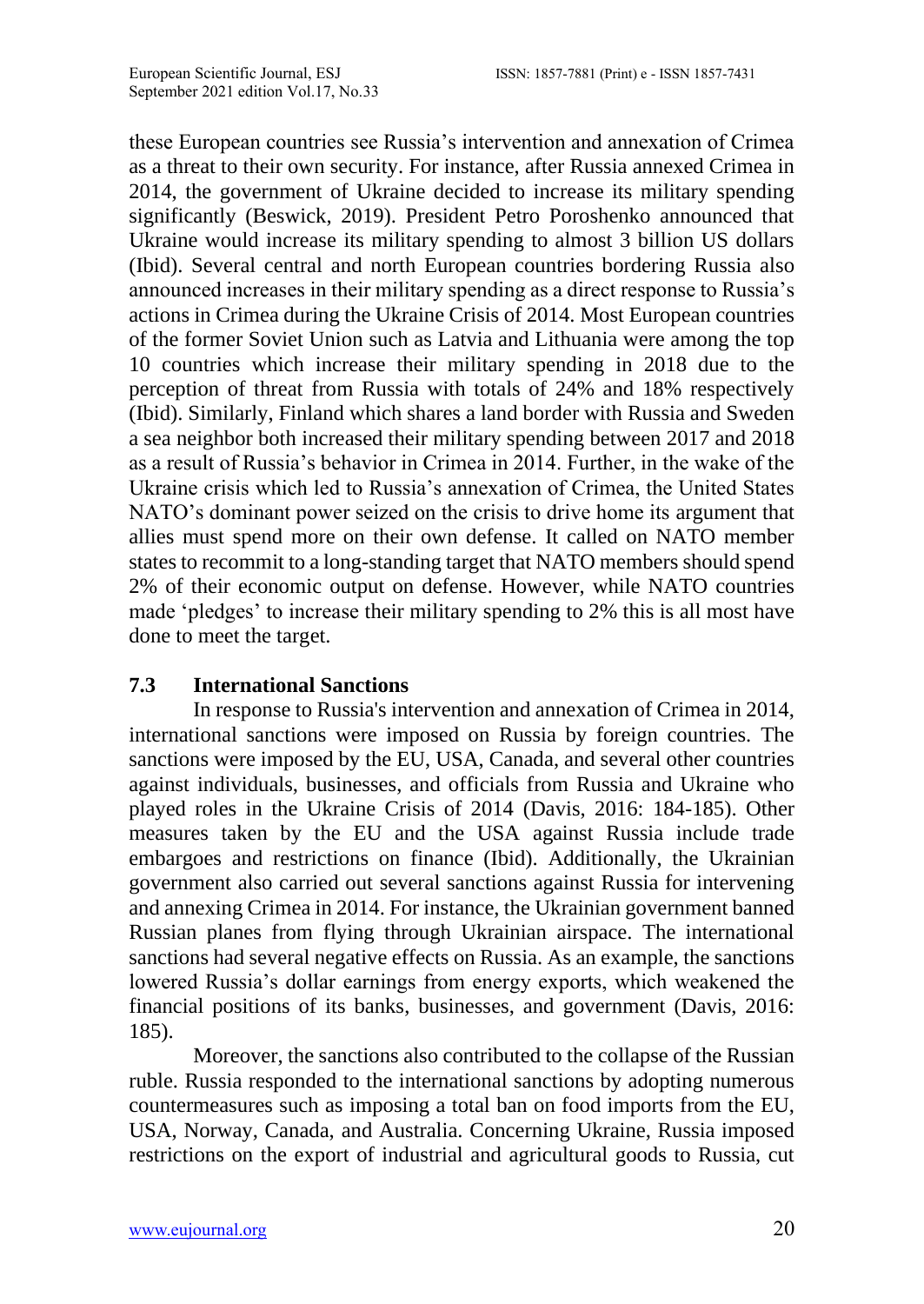energy subsidies, and demanded pre-payment of gas supplies (Gardner, 2014). In March 2015, Russia also prohibited Western IT firms that were operating in Russia from bidding for state contracts. The Western sanctions imposed on Russia because of its actions in Crimea in 2014 are regularly extended every year. The international sanctions have caused economic damages to both Russia and Western states. In June 2019, President Putin confirmed that since 2014 Russia has lost about \$ 50 billion due to international sanctions imposed against Russia because of its actions in Crimea (CSFI, 2021). At the same time, the EU lost \$240 billion and the USA lost \$ 17 billion (Ibid). These figures show that the international sanctions that resulted from Russia's intervention and eventual annexation of Crimea are having a negative effect not just on Russia but also on Ukraine and several Western countries.

#### **Conclusion**

This paper has examined why Russia intervened and eventually annexed Crimea during the Ukraine Crisis of 2014. The paper argued that Russia intervened and annexed Crimea during the crisis because of NATO's expansion policy in eastern Europe. The results of this study support the central thesis/argument stated above. However, the results of this study also revealed that there are alternative arguments on the rationale behind Russia's intervention and eventual annexation of Crimea during the Ukraine Crisis of 2014. As can be seen from the findings of this study, the implication of focusing on NATO's expansion policy as the main motive behind Russia's intervention and annexation of Crimea is that people might ignore the role that other factors such as nationalism, identity, and Russia's quest for great power status played in influencing Russia's behavior.

As this paper suggests, it is possible to argue that NATO's expansion policy in eastern Europe and other factors pushed Russia to intervened and eventually annexed Crimea during the Ukraine Crisis of 2014. I acknowledge the limitations of this study. Another kind of evidence could be used in place of the statements from the articles. However, this evidence is the best source I could go after due to time constraints. Also, this study being a case study research provide little basis for generalization of its findings. This paper was not able to address other dimensions of the Ukraine Crisis of 2014 such as the legality of Russia's intervention and annexation of Crimea in 2014; it would be interesting to study this area. Thus, future research on this topic can focus on the legality of Russia's intervention and annexation of Crimea under international law (the UN Charter). This will contribute to a greater understanding of the contemporary debate on Russia's behavior in Crimea during the crisis. Likewise, future research on this topic can look at the political, economical, and social changes that have taken place in the Crimean peninsula after it was annexed by Russia seven years ago. As indicated in this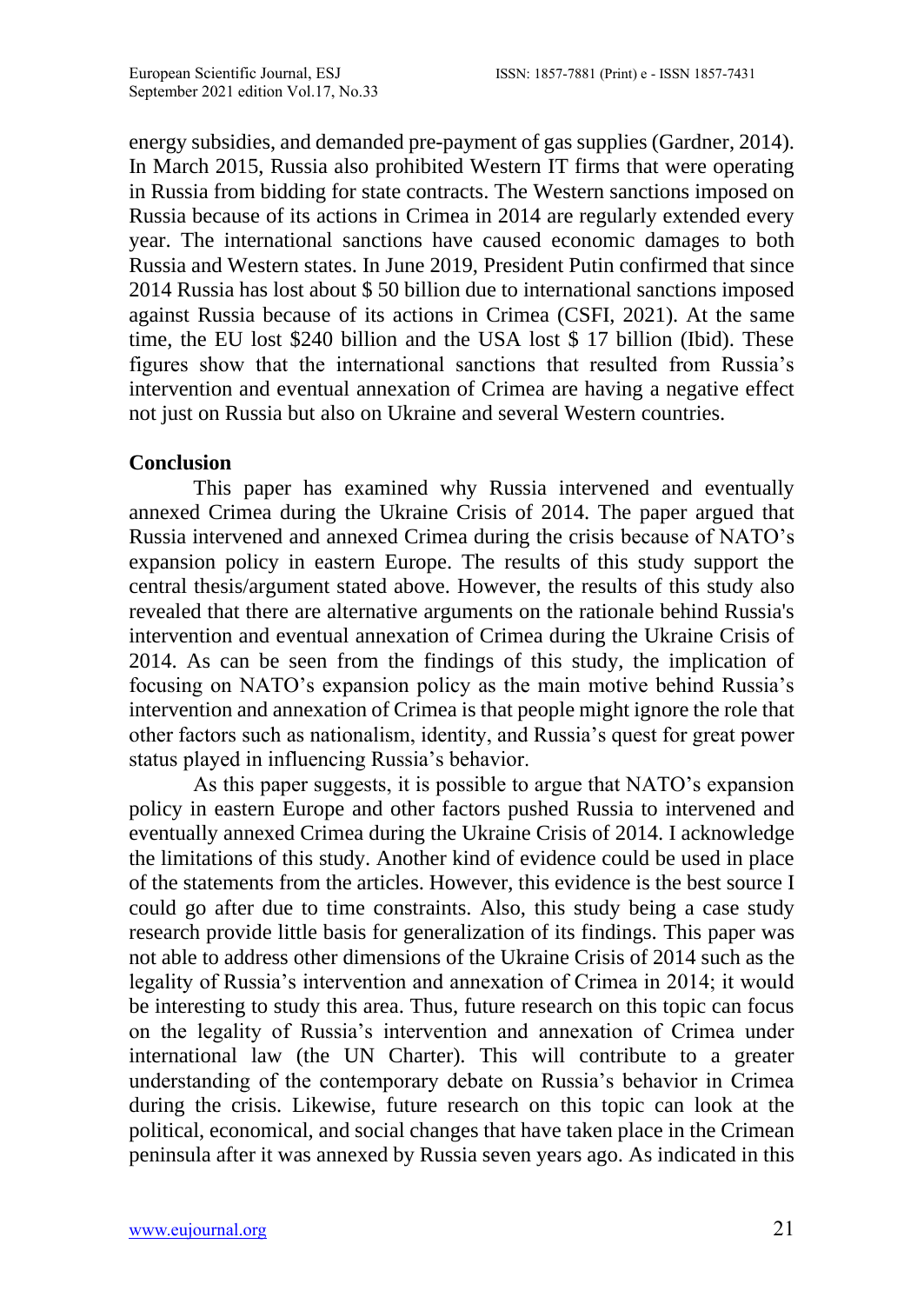paper, Russia's actions in Crimea during the Ukraine crisis have worsened the NATO-Russian relations, and this has caused global security challenges. To resolve this problem, I would suggest more collaboration between the government of Russia and NATO member countries.

### **References:**

- 1. Antunes, Sandrina & Camisao, Isabel. (2018). Introducing Realism in International Relations Theory. *E-International Relations,* February 27. Available at: [https://www.e-ir.info/2018/02/27/introducing](https://www.e-ir.info/2018/02/27/introducing-realism-in-international-relations-theory/)[realism-in-international-relations-theory/.](https://www.e-ir.info/2018/02/27/introducing-realism-in-international-relations-theory/)
- 2. Abebe, Daniel. (2009). "Great Power Politics and the Structure of Foreign Relations Law". *University of Chicago Public Law& Legal Theory Working Paper*, No. 256.
- 3. Allison, Roy. (2014). Russian deniable intervention in Ukraine: how and why Russia broke the rules. *International Affairs*, 90 (6), November 2014, 1255–1297.
- 4. Averre, Derek. (2016). The Ukraine Conflict: Russian Challenges to Security Governance. *Europe Asia Studies*, 68 (4), 699-725.
- 5. Bebler, Anton. (2015). Crimea and the Russian-Ukraine Conflict. *Romanian Journal of European Affairs*, 15 (1), 35-54.
- 6. Becker, Michael E., Cohen, Mathew S., Kushi, Sidita & McManus, Ian P. (2016). Reviving the Russian Empire: The Crimean Intervention through a Neoclassical Realist Lens. *European Security*, 25:1, 112- 133.
- 7. Bennet, Andrew. (2010). Process Tracing and Causal Inference, Chapter 10 in Brady, Henry E. and David Collier (Eds). Rethinking Social Inquiry: Diverse Tools, Shared Standards. 2<sup>nd</sup> ed. Lanham, MD: Rowman and Littlefield.
- 8. Beswick, Emma. (2019). EU Countries Increase Military Spending due to' Growing Perceptions of Russia Threat': Report. *Euronews*, July 26. Available at: [https://www.euronews.com/2019/04/29/eu](https://www.euronews.com/2019/04/29/eu-countries-increase-military-spending-due-to-growing-perceptions-of-russia-threat-report)[countries-increase-military-spending-due-to-growing-perceptions-of](https://www.euronews.com/2019/04/29/eu-countries-increase-military-spending-due-to-growing-perceptions-of-russia-threat-report)[russia-threat-report.](https://www.euronews.com/2019/04/29/eu-countries-increase-military-spending-due-to-growing-perceptions-of-russia-threat-report)
- 9. Brent, Robinson. (2018). "Are The Russians Offensive Realists?." Risk & Politics July 6. Available at: [https://riskandpolitics.com/2018/07/06/are-the-russians-offensive](https://riskandpolitics.com/2018/07/06/are-the-russians-offensive-realists/)[realists/.](https://riskandpolitics.com/2018/07/06/are-the-russians-offensive-realists/)
- 10. Buchanan, Kelly. (2014). Crimean History, Status, and Referendum. *Library of Congress*. March 13.Available at: [https://blogs.loc.gov/law/2014/03/crimean-history-status-and](https://blogs.loc.gov/law/2014/03/crimean-history-status-and-referendum/)[referendum/](https://blogs.loc.gov/law/2014/03/crimean-history-status-and-referendum/)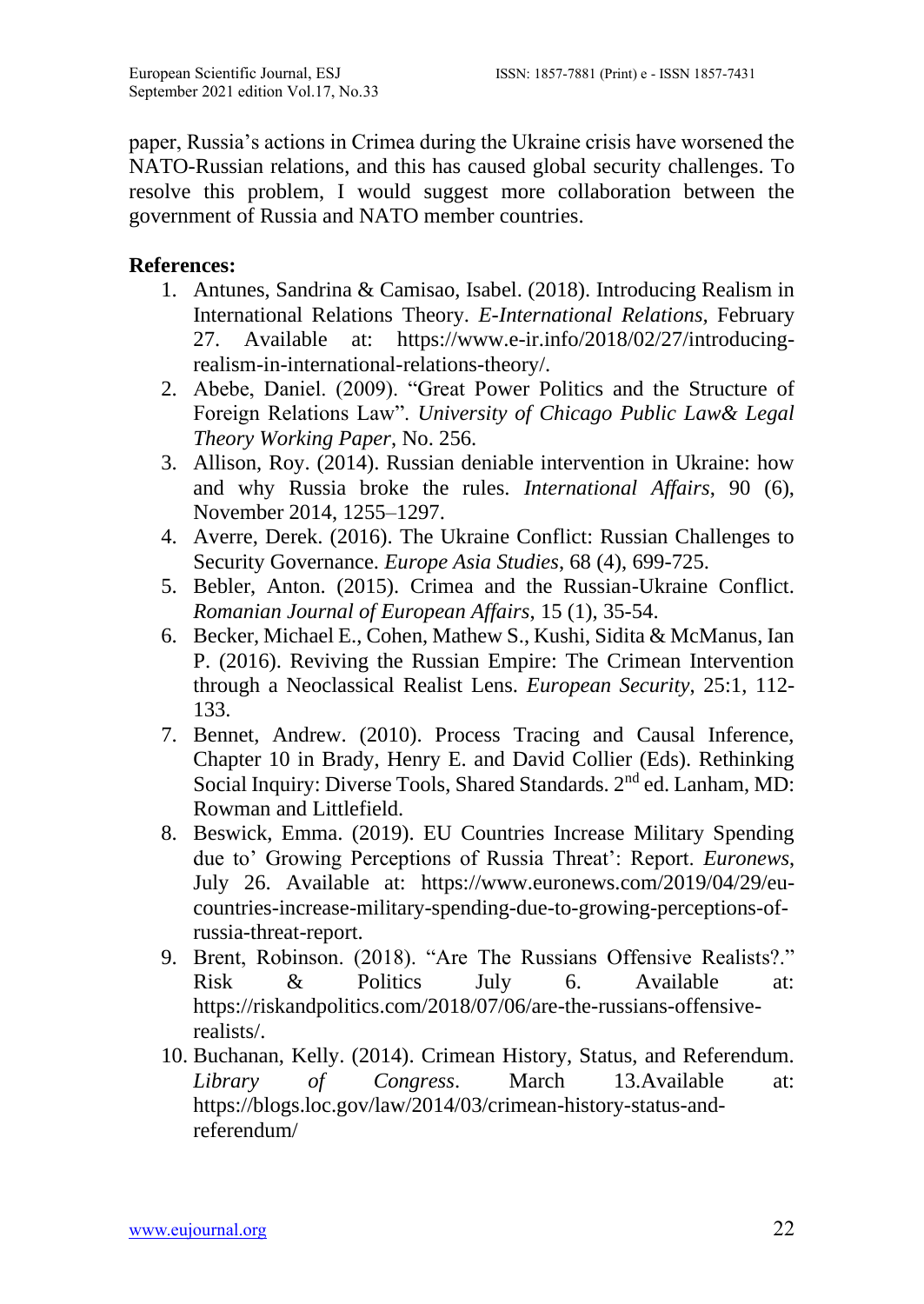- 11. Christie, Edward Hunter. (2015). "Sanctions after Crimea: Have they worked?." *NATO Review,* 13 July. Available at: [https://www.nato.int/docu/review/articles/2015/07/13/sanctions-after](https://www.nato.int/docu/review/articles/2015/07/13/sanctions-after-crimea-have-they-worked/index.html)[crimea-have-they-worked/index.html.](https://www.nato.int/docu/review/articles/2015/07/13/sanctions-after-crimea-have-they-worked/index.html)
- 12. Costea, Ana-Maria. (2016). The Ukraine Crisis An Unpredictable Event? *CES* working paper, 8 (3), 333-347.
- 13. Creswell, W. J. (2014). *Research Design. Qualitative, Quantitative,*  and Mixed Methods Approaches, 4<sup>th</sup> edition, London: SAGE Publications, Inc.
- 14. CSFI. (2021). A Competition in Great Dislike Between Russia and the West: A View From Moscow. *CSFI.ORG,* April 14, Available at: [https://www.csfi.org/2021-04-14-western-sanctions-on-russia.](https://www.csfi.org/2021-04-14-western-sanctions-on-russia)
- 15. Davis, Christopher Mark. (2016). The Ukraine Conflict, Economic-Military Power Balances and Economic Sanctions. *Post-Communist Economies*, 28 (2), 167-198.
- 16. Deutsche, Welle. (2014). 'Ukraine's Forgotten Security Guarantee: The Budapest Memorandum'. *Deutsche, Welle*, 05 December. Available at: [https://www.dw.com/en/ukraines-forgotten-security](https://www.dw.com/en/ukraines-forgotten-security-guarantee-the-budapest-memorandum/a-18111097)[guarantee-the-budapest-memorandum/a-18111097.](https://www.dw.com/en/ukraines-forgotten-security-guarantee-the-budapest-memorandum/a-18111097)
- 17. Ericson, Richard E. & Zeager, Lester A. (2015). Ukraine Crisis 2014: A study of Western Strategic Interaction. *De Gruyter*, 21(2), 153-190.
- 18. Fisher, Max. (2014). "Everything you need to know about the Ukraine Crisis", *Vox*, September 3. Available at: [https://www.vox.com/2014/9/3/18088560/ukraine-everything-you](https://www.vox.com/2014/9/3/18088560/ukraine-everything-you-need-to-know)[need-to-know.](https://www.vox.com/2014/9/3/18088560/ukraine-everything-you-need-to-know)
- 19. Gardner, Andrew. (2014). Russia Rejects Compromise Proposed by the European Union. *Politico*, June 16. Available at: <https://www.politico.eu/article/russia-cuts-gas-to-ukraine/>
- 20. Gerring, John. (2017). A typology of research designs. Chapter 7 in Case study Research: Principles and Practices. 2nd ed. *Cambridge University Press*.
- 21. Gerring, John. (2017). Qualitative Methods. *Annual Review of Political Science*, 20, 13-36.
- 22. Gigitashvili, Givi. (2016). "Russia's National Interest and Foreign Policy Preferences." *Latvian Institute of Foreign Affairs*, November 10. Available at: [https://www.lai.lv/viedokli/russias-national](https://www.lai.lv/viedokli/russias-national-interests-and-foreign-policy-preferences-554)[interests-and-foreign-policy-preferences-554.](https://www.lai.lv/viedokli/russias-national-interests-and-foreign-policy-preferences-554)
- 23. Hsieh, Hsiu-Fang & Shannon, Sarah E. (2015). Three Approaches to Qualitative Content Analysis. *Qualitative Health Research*, 15(9), 1277-1288.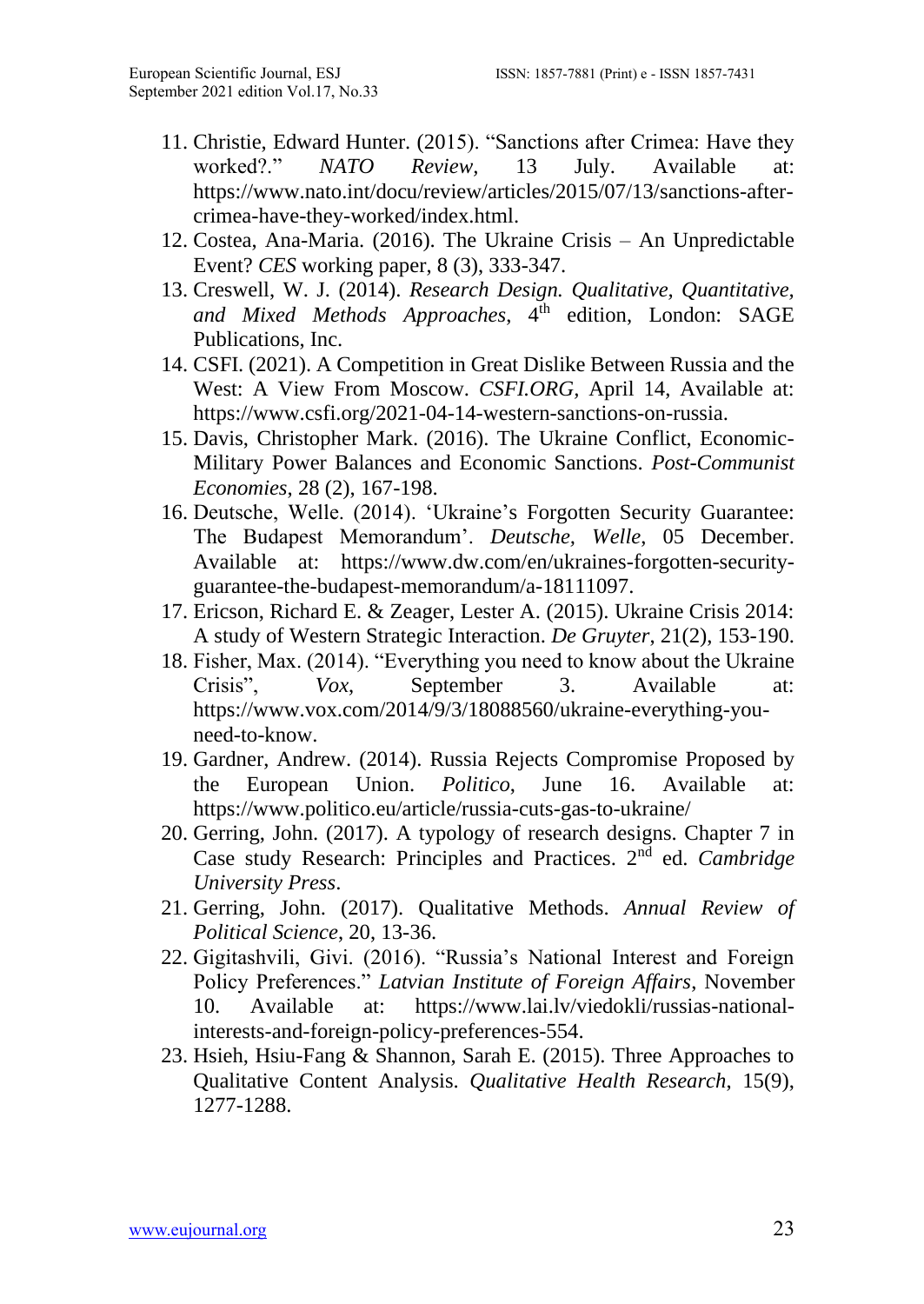- 24. Ian, Anthony. (2012). NATO-Russian Relations: The State of the Relations and Future Prospects. *The Polish Quarterly of International Affairs*, 21 (1), 119-140.
- 25. Kamp, Karl-Heinz. (2014). From Wales to Warsaw: NATO's Future beyond the Ukraine Crisis. *American Foreign Policy Interests,* 36 (6), 361-365.
- 26. Knott, Eleanor. (2015). Do Crimeans See Themselves as Russians or Ukrainians? It's Complicated. *The Washington Post*, December 03. Available at: [https://www.washingtonpost.com/news/monkey](https://www.washingtonpost.com/news/monkey-cage/wp/2015/12/03/do-crimeans-see-themselves-as-russian-or-ukrainian-its-complicated/)[cage/wp/2015/12/03/do-crimeans-see-themselves-as-russian-or](https://www.washingtonpost.com/news/monkey-cage/wp/2015/12/03/do-crimeans-see-themselves-as-russian-or-ukrainian-its-complicated/)[ukrainian-its-complicated/.](https://www.washingtonpost.com/news/monkey-cage/wp/2015/12/03/do-crimeans-see-themselves-as-russian-or-ukrainian-its-complicated/)
- 27. Lane, D. (2016). The International Context, Ukraine and the Drift to East-West Confrontation. *International Critical Thought*, 6 (4), 623- 644.
- 28. Larsen, H.B.L., 2014. *Great Power Politics and the Ukrainian Crisis: NATO, EU, and Russia after 2014*. Report 2014:18, *Copenhagen: DIIS, Danish Institute for International Studies*.
- 29. Lindley-French, J. (2014). Ukraine: Understanding Russia. *The RUSI Journal*, 159 (3), 36-39.
- 30. Masters, Jonathan. (2020). Ukraine: Conflict at the Crossroads of Europe and Russia, *Council on Foreign Relations,* February 05. Available at: [https://www.cfr.org/backgrounder/ukraine-conflict](https://www.cfr.org/backgrounder/ukraine-conflict-crossroads-europe-and-russia)[crossroads-europe-and-russia.](https://www.cfr.org/backgrounder/ukraine-conflict-crossroads-europe-and-russia)
- 31. Mearsheimer, J. (2001). *The Tragedy of Great Power Politics*. New York: W.W.Norton.
- 32. Mearsheimer, J. (2010). "Structural Realism," in Tim Dunne et al.eds, *International Relations* Theories: Discipline and Diversity (Oxford: Oxford University Press, 2010), chapter 4.
- 33. Mearsheimer, J. (2014). Why the Ukraine Crisis is the West Fault: The Liberal Delusions That Provoked Putin. *Foreign Affairs,* 93 (5),77-89.
- 34. Monaghan, A. (2014). The Ukraine Crisis and NATO-Russian Relations. *NATO Review,* July 01. Available at: [https://www.nato.int/docu/review/articles/2014/07/01/the-ukraine](https://www.nato.int/docu/review/articles/2014/07/01/the-ukraine-crisis-and-nato-russia-relations/index.html)[crisis-and-nato-russia-relations/index.html.](https://www.nato.int/docu/review/articles/2014/07/01/the-ukraine-crisis-and-nato-russia-relations/index.html)
- 35. Morozov, V. (2017). Russian Society and the Conflict in Ukraine: Masses, Elites and Identity. *E-International Relations,* May 01. Available at: [https://www.e-ir.info/2017/05/01/russian-society-and](https://www.e-ir.info/2017/05/01/russian-society-and-the-conflict-in-ukraine-masses-elites-and-identity/)[the-conflict-in-ukraine-masses-elites-and-identity/.](https://www.e-ir.info/2017/05/01/russian-society-and-the-conflict-in-ukraine-masses-elites-and-identity/)
- 36. Nixey, J. (2015). Is Russia still a Key World Power? *BBC News,* December 21. Available at[: https://www.bbc.com/news/world-europe-](https://www.bbc.com/news/world-europe-34857908)[34857908.](https://www.bbc.com/news/world-europe-34857908)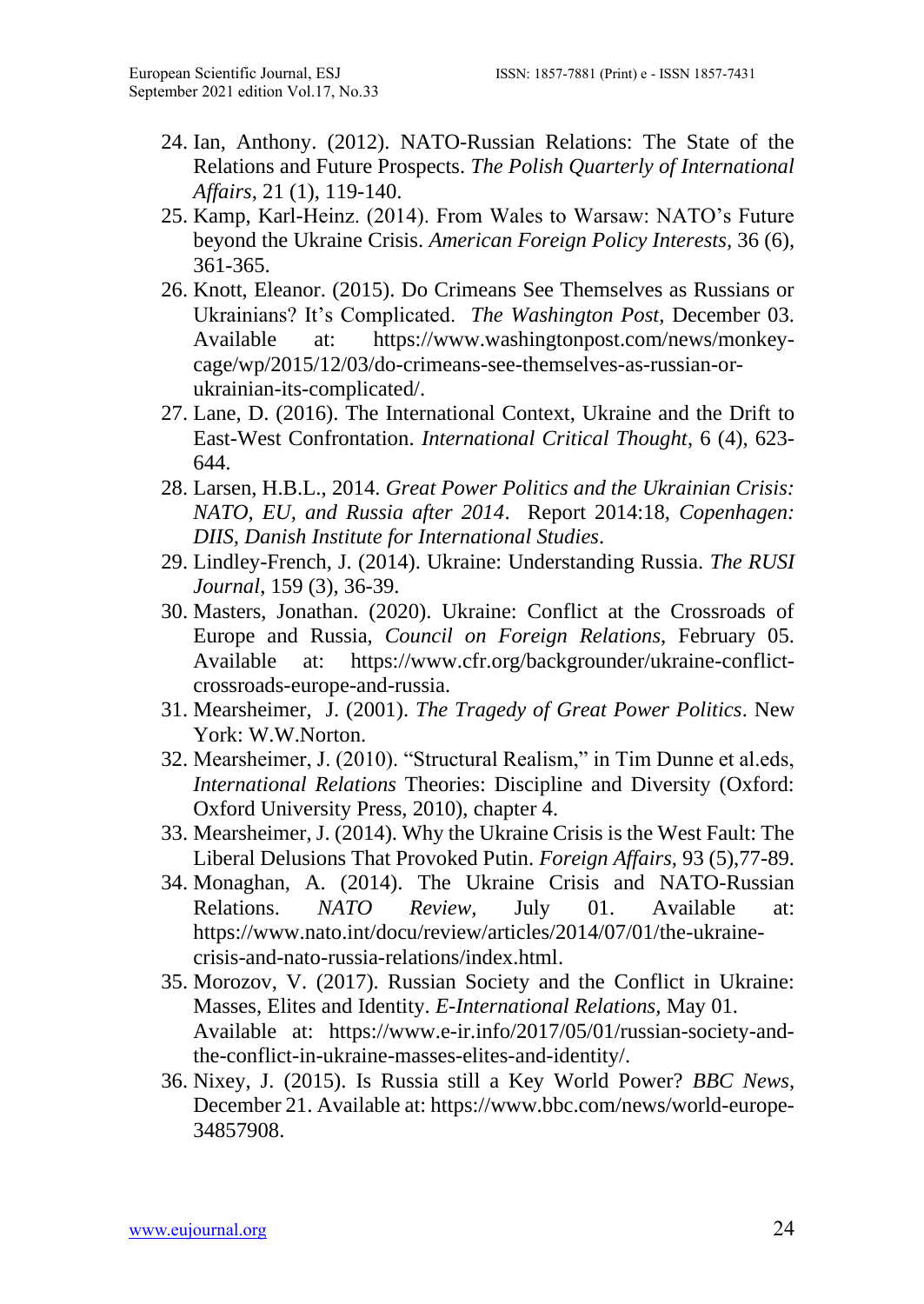- 37. Pashakahanlou, A. (2018). The Past, Present and Future of Realism. *E-International Relations,* January 15. Available at: [https://www.e](https://www.e-ir.info/2018/01/15/the-past-present-and-future-of%20realism/#:~:text=Waltz)[ir.info/2018/01/15/the-past-present-and-future-of](https://www.e-ir.info/2018/01/15/the-past-present-and-future-of%20realism/#:~:text=Waltz)  [realism/#:~:text=Waltz's%20defensive%20realism%20offers%20a,ce](https://www.e-ir.info/2018/01/15/the-past-present-and-future-of%20realism/#:~:text=Waltz) [ntric%20theory%20of%20international%20politics.&text=In%20this](https://www.e-ir.info/2018/01/15/the-past-present-and-future-of%20realism/#:~:text=Waltz) [%20regard%2C%20differentiations%20between,Waltz%20\(1979%2](https://www.e-ir.info/2018/01/15/the-past-present-and-future-of%20realism/#:~:text=Waltz) [C%20161\).](https://www.e-ir.info/2018/01/15/the-past-present-and-future-of%20realism/#:~:text=Waltz)
- 38. Reuters. (2014). Putin says Annexation of Crimea partly a Response to NATO Enlargement. *Reuters*, April 17, Available at: [https://www.reuters.com/article/us-russia-putin-nato](https://www.reuters.com/article/us-russia-putin-nato-idUSBREA3G22A20140417)[idUSBREA3G22A20140417.](https://www.reuters.com/article/us-russia-putin-nato-idUSBREA3G22A20140417)
- 39. Sharyl, C. (2015). NATO-Russia Security Challenges in the Aftermath of Ukraine Conflict: Managing Black Sea Security and Beyond. *Journal of Southeast European and Black Sea Studies*, Vol.15 (2), 151- 177.
- 40. Silverman, D. (2006). *Interpreting Qualitative Data: Methods for Analyzing Talk, Text and Interaction*, SAGE Publications Ltd: London.
- 41. Sperling, James & Webber, Mark. (2017). NATO and the Ukraine Crisis: Collective Securitization. *European Journal of International Studies*, 12 (1), 19- 46.
- 42. Steinsson, S. (2014). John Mearsheimer's Theory of Offensive Realism and the Rise of China. *E-International Relations*, March 06. Available at: [https://www.e-ir.info/pdf/47402.](https://www.e-ir.info/pdf/47402)
- 43. Kuzio, T. & D'Anieri, P. (2018). The Causes and Consequences of Russia's Actions towards Ukraine. *E-International Relations,* June 16. Available at: [https://www.e-ir.info/2018/06/16/the-causes-and](https://www.e-ir.info/2018/06/16/the-causes-and-consequences-of-russias-actions-towards-ukraine/)[consequences-of-russias-actions-towards-ukraine/.](https://www.e-ir.info/2018/06/16/the-causes-and-consequences-of-russias-actions-towards-ukraine/)
- 44. Teper, Y. (2015). Official Russian Identity Discourse in light of the Annexation of Crimea: National or Imperial? *Tandfonline,* 32 (4), 378- 396.
- 45. Treisman, D. (2016). Why Putin Took Crimea: The Gambler in the Kremlin. *Foreign Affairs,* 95 (3), 47-54.
- 46. Walker, E. (2014). What's Behind Russia's Moves in Ukraine? Fear of NATO. Los *Angeles Times*, March 04. Available at: [https://www.latimes.com/opinion/la-xpm-2014-mar-04-la-oe-walker](https://www.latimes.com/opinion/la-xpm-2014-mar-04-la-oe-walker-ukraine-nato-expansion-20140304-story.html)[ukraine-nato-expansion-20140304-story.html.](https://www.latimes.com/opinion/la-xpm-2014-mar-04-la-oe-walker-ukraine-nato-expansion-20140304-story.html)
- 47. Waltz, K. (1979). Theory of International Politics. Reading, MA: Addison-Wesley.
- 48. Ward, S. (2014). How Putin's Desire to Restore Russia to Great Power Status Matters. *The Washington Post,* March 06. Available at: [https://www.washingtonpost.com/news/monkey-](https://www.washingtonpost.com/news/monkey-cage/wp/2014/03/06/how-putins-desire-to-restore-russia-to-great-power-status-matters/)